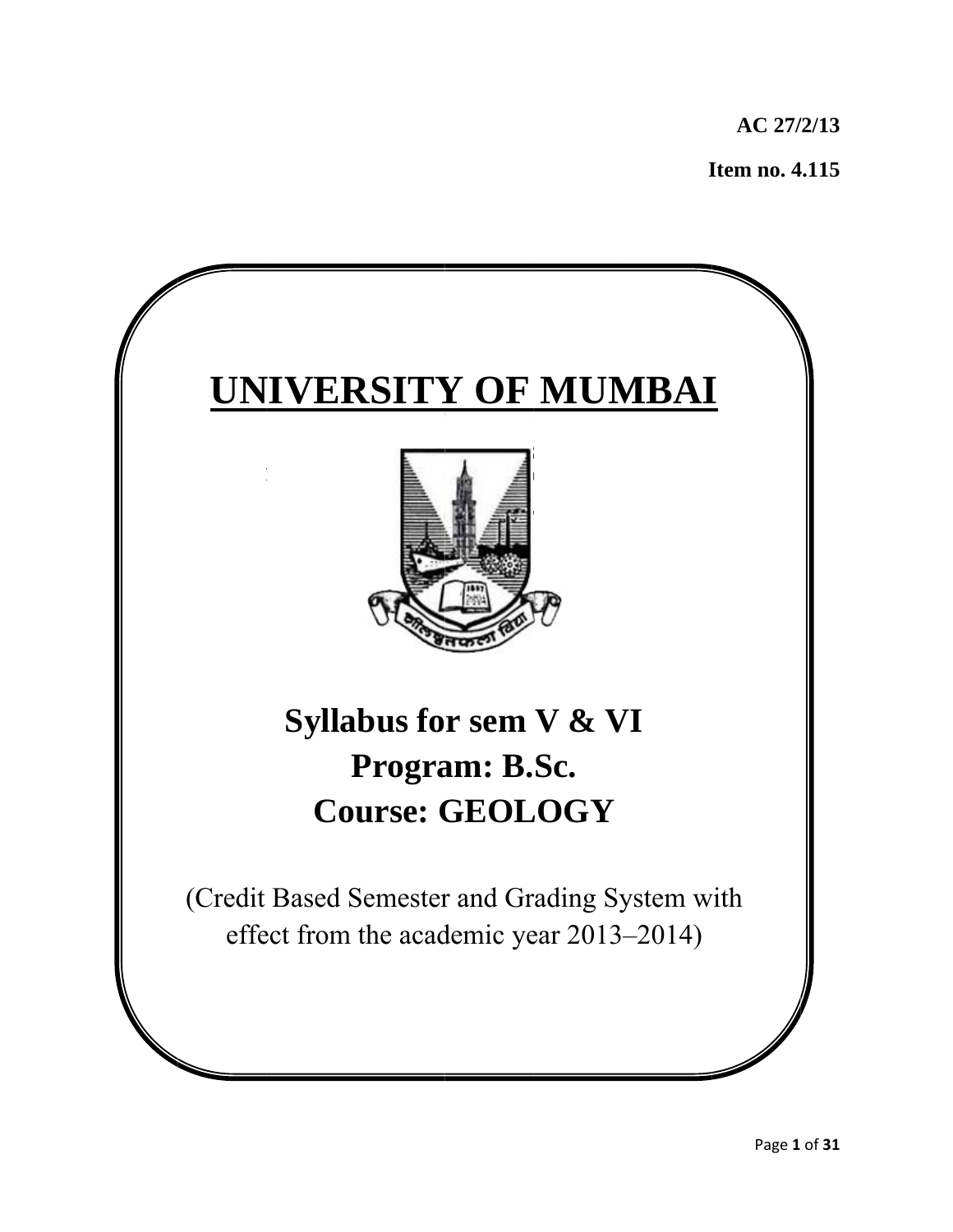# **T.Y.B.Sc. Geology Syllabus Credit Based Semester and Grading System To be implemented from the Academic year 2013-2014**

|                | <b>Theory</b>                                                  |                |          |
|----------------|----------------------------------------------------------------|----------------|----------|
| Course         | <b>Title</b>                                                   | <b>Credits</b> | L / Week |
| <b>USGE501</b> | <b>Stratigraphy and Geology of India.: Part I</b>              | 2.5            |          |
| <b>USGE502</b> | <b>Evolution and Classification of Igneous</b><br><b>Rocks</b> | 2.5            |          |
| <b>USGE503</b> | <b>Structural Geology</b>                                      | 2.5            | 4        |
| <b>USGE504</b> | <b>Remote Sensing and Image processing</b>                     | 2.5            |          |

# Practicals

| USGEP05        | <b>Practicals of Course USGE501 + Course</b><br>USGE502 |  |
|----------------|---------------------------------------------------------|--|
| <b>USGEP06</b> | <b>Practicals of Course USGE503 + Course</b><br>USGE504 |  |

#### **SEMESTER VI Theory**

|                | - -- <del>-</del> - -                                                           |                |          |
|----------------|---------------------------------------------------------------------------------|----------------|----------|
| <b>Course</b>  | Title                                                                           | <b>Credits</b> | L / Week |
| <b>USGE601</b> | <b>Stratigraphy and Geology of India Part II</b>                                | 2.5            |          |
| <b>USGE602</b> | <b>Sedimentary and Metamorphic Petrology</b>                                    | 2.5            |          |
| <b>USGE603</b> | <b>Engineering and Environmental Geology</b>                                    | 2.5            |          |
| <b>USGE604</b> | <b>Photogrammetry, Aerial</b><br><b>PhotoInterpretation and Fundamentals of</b> | 2.5            |          |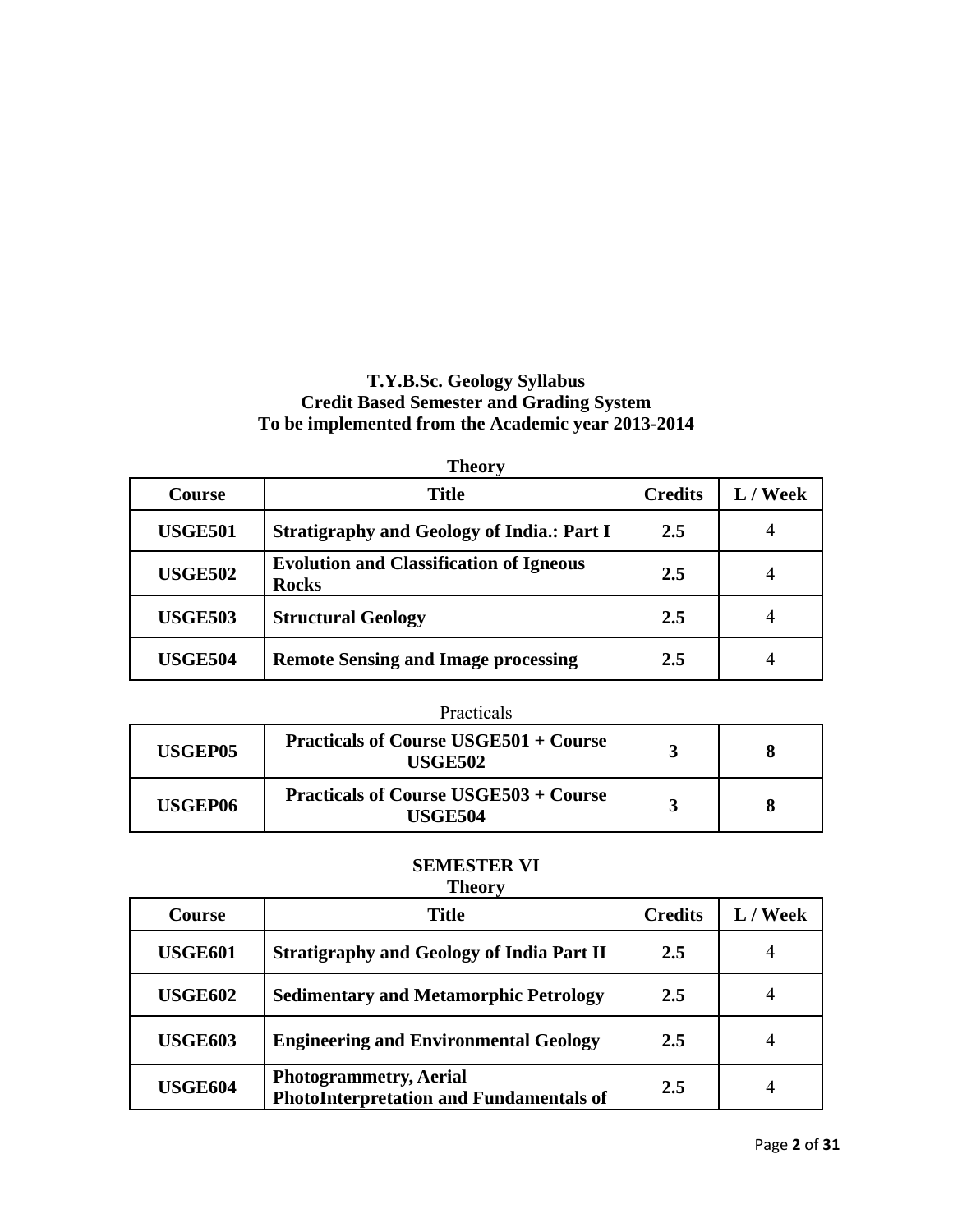| $\sim -\sim$<br><b>UID</b> |  |
|----------------------------|--|
|                            |  |

| Practicals |  |
|------------|--|
|            |  |

| USGEP07 | <b>Practicals of Course USGE601 + Course</b><br>USGE602 |  |
|---------|---------------------------------------------------------|--|
| USGEP08 | <b>Practicals of Course USGE603 + Course</b><br>USGE604 |  |

# **SEMESTER V**

# **Theory Theory**

| <b>Course</b>  | <b>UNIT</b>  |                                                                                                                                                                                                                                                       | <b>Credits</b> | L / Week     |
|----------------|--------------|-------------------------------------------------------------------------------------------------------------------------------------------------------------------------------------------------------------------------------------------------------|----------------|--------------|
| <b>USGE501</b> |              | Stratigraphy and Geology of India Part I                                                                                                                                                                                                              |                |              |
|                | $\mathbf{I}$ | <b>Earth's Crustal Structure and</b><br><b>Tectonic divisions of India</b><br><b>Tectonic Elements of Continents</b><br>Cratons<br><b>Folded Mountain Belts.</b><br>Tectonic Elements of Oceans.<br>Tectonic Divisions of India-<br>Peninsular India. |                | 1            |
|                |              | Extra-Peninsular India.<br>Indo-Gangetic Plain.                                                                                                                                                                                                       | 2.5            |              |
|                | $\mathbf{I}$ | <b>Precambrian Basement of Indian</b><br>Peninsula:<br>Precambrian Basement<br><b>Dharwar Province</b><br><b>Eastern Ghats Province</b><br>Central Indian Province<br>Singhbhum-Orissa Province<br>Aravalli-Bundelkhand Province                      |                | $\mathbf{1}$ |
|                | Ш            | <b>Proterozoic Formations of Indian</b><br>Peninsula                                                                                                                                                                                                  |                |              |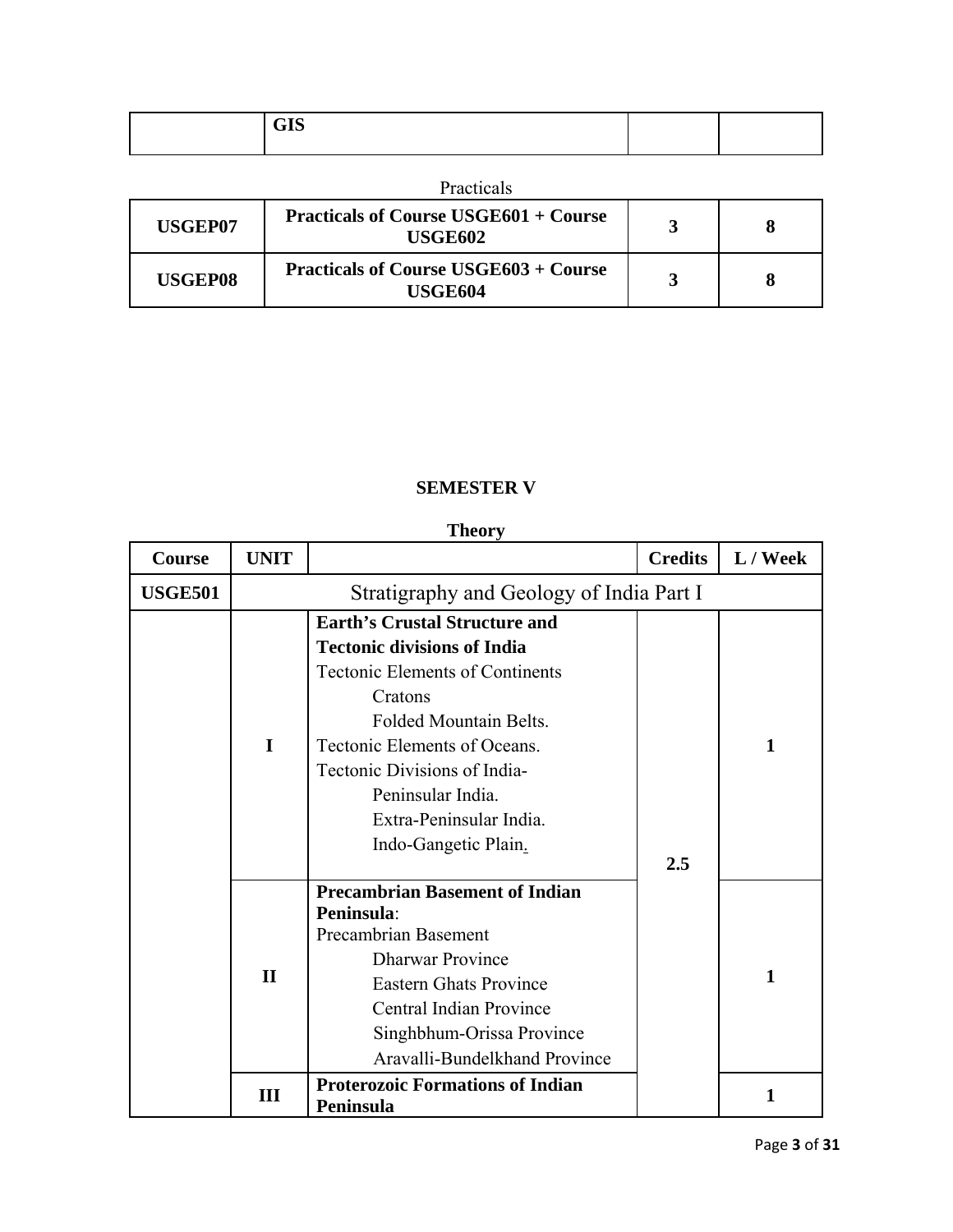|                |             | Proterozoic History                                               |     |              |
|----------------|-------------|-------------------------------------------------------------------|-----|--------------|
|                |             | <b>Basement Cover Transition</b>                                  |     |              |
|                |             | Proterozoic Succession                                            |     |              |
|                |             | <b>Lower Purana Succession</b>                                    |     |              |
|                |             | Delhi Supergroup                                                  |     |              |
|                |             | <b>Bijawar and Gwalior Groups</b>                                 |     |              |
|                |             | Kolhan Group                                                      |     |              |
|                |             | Cuddapah Supergroup                                               |     |              |
|                |             | Kaladgi and Pakhal Groups                                         |     |              |
|                |             | <b>Upper Purana Succession</b>                                    |     |              |
|                |             | Vindhyan Supergroup                                               |     |              |
|                |             | Kurnool Group                                                     |     |              |
|                |             | Equivalent of Kurnool Group                                       |     |              |
|                |             | <b>Precambrians of Extra - Peninsula</b>                          |     |              |
|                |             |                                                                   |     |              |
|                |             | Precambrian of the Tethyan Basement                               |     |              |
|                |             | Salkhala Group                                                    |     |              |
|                |             | Vaikrita Group                                                    |     |              |
|                |             | Bhimphedi Group                                                   |     |              |
|                | IV          | Jutogh Group                                                      |     | 1            |
|                |             | Daling Group                                                      |     |              |
|                |             | Precambrians of the Lesser Himalaya                               |     |              |
|                |             | <b>Western Sector</b>                                             |     |              |
|                |             | <b>Central Sector</b>                                             |     |              |
|                |             | Nepal Himalaya                                                    |     |              |
|                |             | Eastern Himalaya                                                  |     |              |
| <b>USGE502</b> |             | Evolution and Classification of Igneous Rocks                     |     |              |
|                |             | The Interior of the Earth:                                        |     |              |
|                |             |                                                                   |     |              |
|                |             | Evidence of the Earth's Composition and                           |     |              |
|                |             | Mineralogy: Seismic data, The<br>Geothermal Gradient, Meteorites, |     |              |
|                |             | Xenoliths.                                                        |     |              |
|                | $\mathbf I$ |                                                                   | 2.5 | $\mathbf{1}$ |
|                |             | Mantle Petrology; Low Velocity Zone,                              |     |              |
|                |             | Pressure and Temperature variations with                          |     |              |
|                |             | Depth.                                                            |     |              |
|                |             | <b>Classification and Description of</b>                          |     |              |
|                |             |                                                                   |     |              |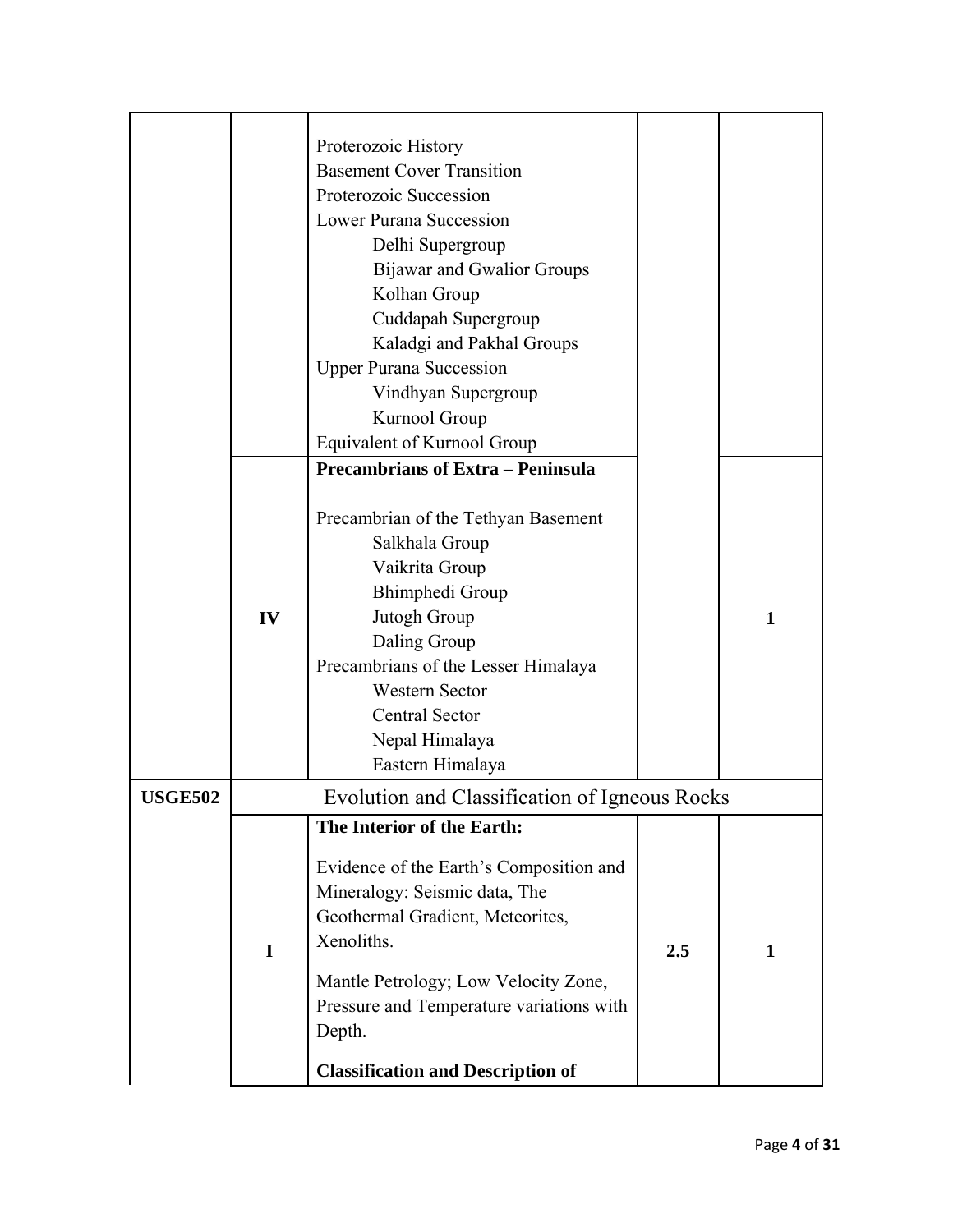|              | <b>Igneous Rocks:</b>                                                                                                                                                                                                                      |   |
|--------------|--------------------------------------------------------------------------------------------------------------------------------------------------------------------------------------------------------------------------------------------|---|
|              | The IUGS Classification System, Other<br>aspects of classification; Chemical<br>Classification;                                                                                                                                            |   |
|              | <b>Textures of Igneous rocks,</b>                                                                                                                                                                                                          |   |
|              | Crystallinity, Granularity, Shape of<br>Crystals and Mutual Relations.                                                                                                                                                                     |   |
|              | Equigranular, Inequigranular, Directive<br>and Intergrowth Textures.                                                                                                                                                                       |   |
|              | Terms related to some specific Textures<br>and Microstructures : Perlitic Cracks,<br>Spherulites, Orbicular Structure,<br>Rapakivi Structure, Zoned Crystals,<br>Xenocrysts, Quench Texture, Crystal<br>Pseudomorph, and Cumulus Crystals. |   |
|              | Characters of the Common Igneous<br>Rocks: Plutonic and Volcanic types;<br>Examples of Common Igneous Rock<br>Types and their Indian Occurrences.                                                                                          |   |
|              | The Phase Rule and One and Two-<br><b>Component Systems:</b>                                                                                                                                                                               |   |
| $\mathbf{I}$ | Melting Behavior of Natural Magmas,<br>Phase Equilibrium and The Phase Rule,<br>One Component Systems, Two<br>Component (Binary Systems) and Its<br>Petrogenetic Significance.                                                             | 1 |
|              | Binary Systems with Complete Solid<br>Solution, Binary Eutectic Systems,<br>Binary Peritectic Systems, the Alkali<br>Feldspar System,                                                                                                      |   |
|              | Ternary Systems:- Ternary Eutectic                                                                                                                                                                                                         |   |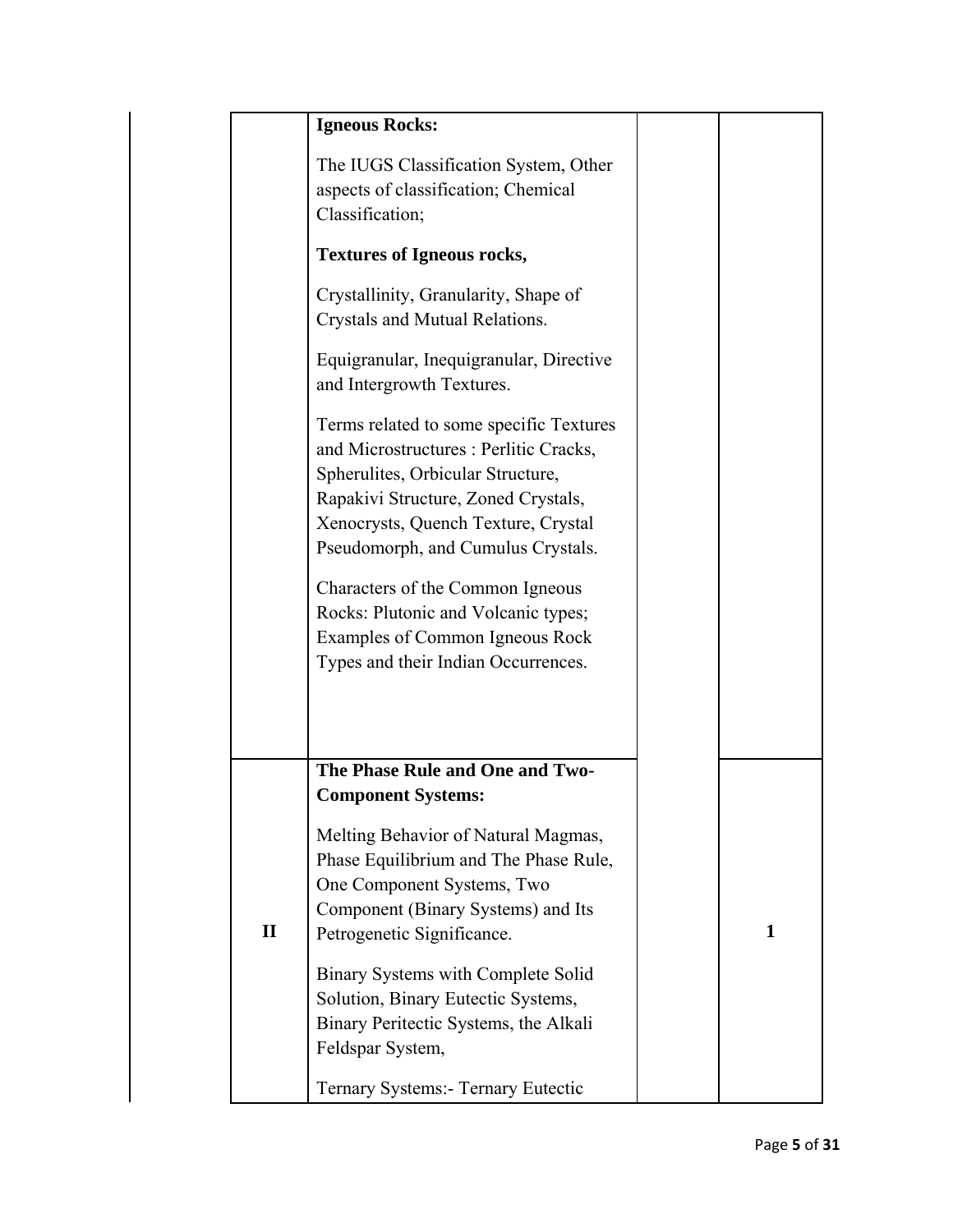|     | Systems, Ternary Systems with Solid<br>Solution<br>Reaction Series, The Effect of Pressure<br>on Melting Behavior, The effect of Fluid<br>on Melting Behavior. The effects of<br>Pressure on the Melting and<br>Crystallization of Magma; Time and<br>Crystallization; Rock Types and Mode of<br>Occurrence.                                                                                                                  |              |
|-----|-------------------------------------------------------------------------------------------------------------------------------------------------------------------------------------------------------------------------------------------------------------------------------------------------------------------------------------------------------------------------------------------------------------------------------|--------------|
| III | <b>The Evolution of Magmas:</b><br>Differentiation: Fractional<br>Crystallization; Other Differentiation<br>Mechanisms.<br>Magmatic Mixing and Assimilation.<br>Mantle Melting and Generation of<br>Basaltic Magma, Petrology of Mantle,,<br>High-Pressure Experimentation,<br>Melting of the Mantle, Partial Melting,<br>Magma Generation and Differentiation.<br>Generation of Basalts from a Chemically<br>Uniform Mantle. | $\mathbf{1}$ |
| IV  | Subduction - Related Activity: Island<br>Arcs, Island Arc Volcanism, Island Arc<br>Volcanic Rocks and Magma Series, The<br>Ophiolite Suite; Calcalkaline and<br>Tholeiite Groups; Petrogenesis of Island<br>Arc Magmas, Plutonic Rocks -<br>Batholiths related to subduction zones.<br>Gabbroic Layered Intrusions;<br>Anorthosites; Alkali Basalts and<br>Nephelinites; Carbonatites, Kimberlites<br>and related Rocks.      | $\mathbf{1}$ |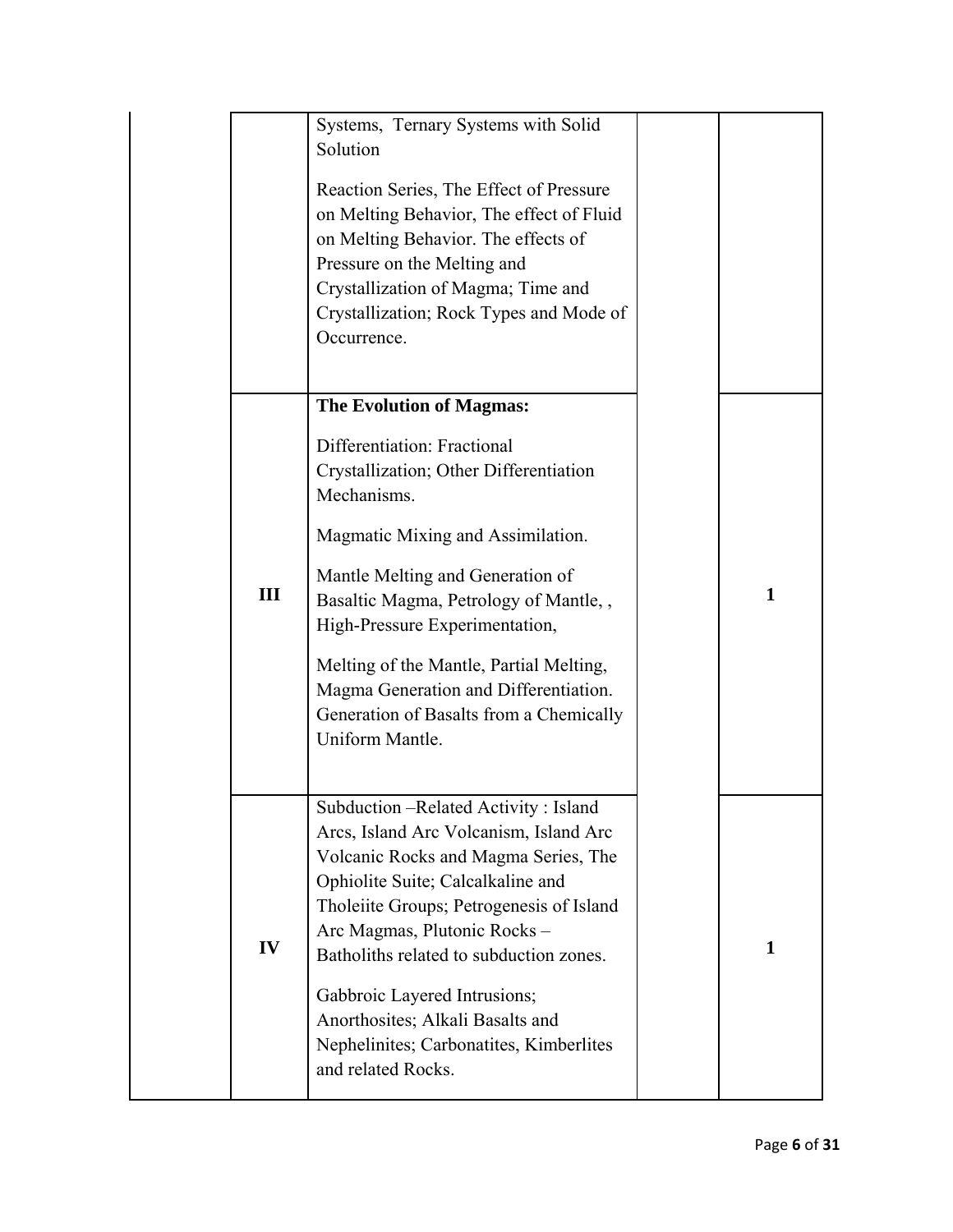| <b>USGE503</b> |              | Structural geology                                                                                                                                                                                                                                                                                                                                                                                                                                                                                                                                                                                                                                                                                                                                                                        |     |              |
|----------------|--------------|-------------------------------------------------------------------------------------------------------------------------------------------------------------------------------------------------------------------------------------------------------------------------------------------------------------------------------------------------------------------------------------------------------------------------------------------------------------------------------------------------------------------------------------------------------------------------------------------------------------------------------------------------------------------------------------------------------------------------------------------------------------------------------------------|-----|--------------|
|                |              | <b>Introduction, Types of Structures,</b><br><b>Stress, Strain, Measurements of Stress</b><br>and Strain, Mechanical Behaviour of<br><b>Rocks</b>                                                                                                                                                                                                                                                                                                                                                                                                                                                                                                                                                                                                                                         |     |              |
|                | $\mathbf I$  | <b>Introduction and Review</b><br><b>Structures and Structural Geology</b><br><b>Fundamental Concepts</b><br><b>Plate Tectonics</b><br>Nontectonic Structures<br><b>Primary Sedimentary Structures</b><br><b>Sedimentary Facies</b><br>Dewatering Structures<br>Unconformities<br><b>Stress</b><br>Definitions<br>Stress on a Plane<br>Stress at a Point<br>Mohr Construction<br>Mohr's Hypothesis<br><b>Stress Ellipsoid</b><br>Strain<br>Definitions<br>Kinds of Strain<br>Strain Ellipsoid<br>Mohr Circles for Strain<br>Simple and Pure Shear<br>Measurement of Strain in Rocks<br>Kinds of Strain<br><b>Strain Markers</b><br>Flinn Diagram<br>Mechanical Behavior of Rock Materials<br>Elastic (Hooken) Behavior<br>Permanent Deformation - Ductility<br><b>Controlling Factors</b> | 2.5 | $\mathbf{1}$ |
|                | $\mathbf{I}$ | <b>Study of Structures I: Joints and</b><br><b>Faults</b>                                                                                                                                                                                                                                                                                                                                                                                                                                                                                                                                                                                                                                                                                                                                 |     | $\mathbf{1}$ |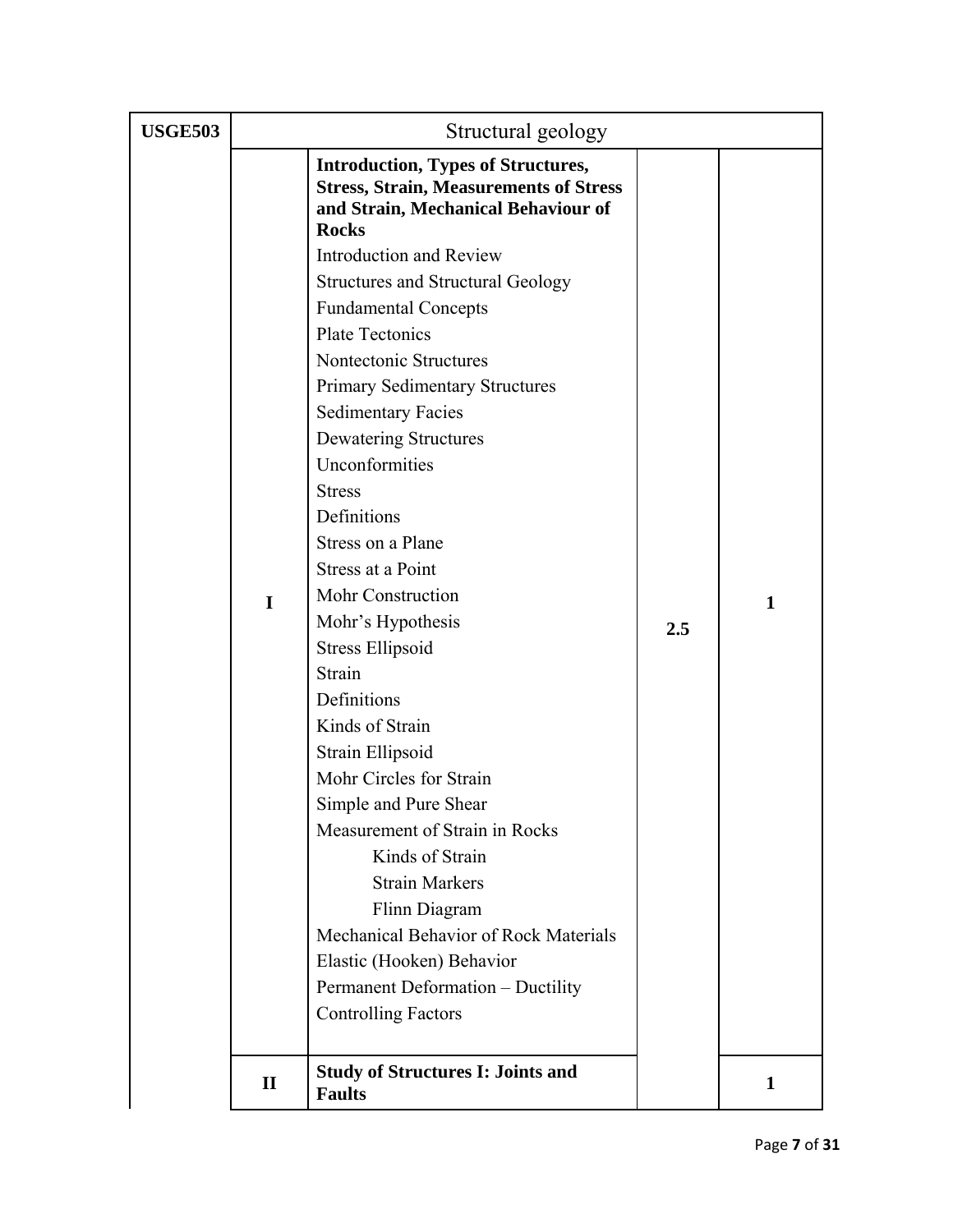|     | Joints and Shear Fractures              |   |
|-----|-----------------------------------------|---|
|     | Formation of a Fracture Griffith Theory |   |
|     | Joints and Fracture Mechanics           |   |
|     | Joints in Plutons                       |   |
|     | Fault Classification and Terminology    |   |
|     | Anatomy of Faults                       |   |
|     | Andersonian Classification              |   |
|     | Criteria for Faulting                   |   |
|     | <b>Fault Mechanics</b>                  |   |
|     | Anderson's Fault Types                  |   |
|     | <b>Brittle versus Ductile Faults</b>    |   |
|     | <b>Shear Zones</b>                      |   |
|     | Shear – Sense Indicators                |   |
|     | <b>Thrust Faults</b>                    |   |
|     | Nature of Thrust Faults                 |   |
|     | Detachment within a Sedimentary         |   |
|     | Sequence                                |   |
|     | Small – Scale Features of Thrust Sheets |   |
|     | Strike - Slip Faults                    |   |
|     | Properties and Geometry                 |   |
|     | Environments of Strike - Slip Faulting  |   |
|     | Fault Geometry and Other Fault Types    |   |
|     | Termination of Strike - Slip Faults     |   |
|     | Transforms                              |   |
|     | Normal Faults                           |   |
|     | Properties and Geometry                 |   |
|     | <b>Study of Structures II: Folds</b>    |   |
|     | Fold Geometry and Classifications       |   |
|     | Descriptive Anatomy of Simple Folds     |   |
|     | Map – Scale Parallel Folds and Similar  |   |
|     | Folds                                   |   |
| III | Recognition of Folds                    | 1 |
|     | <b>Fold Classifications</b>             |   |
|     | Based on interlimb angle                |   |
|     | Chapman classification                  |   |
|     | Hudleston classification                |   |
|     | Ramsay standard classification          |   |
|     | Donath and Parker classification        |   |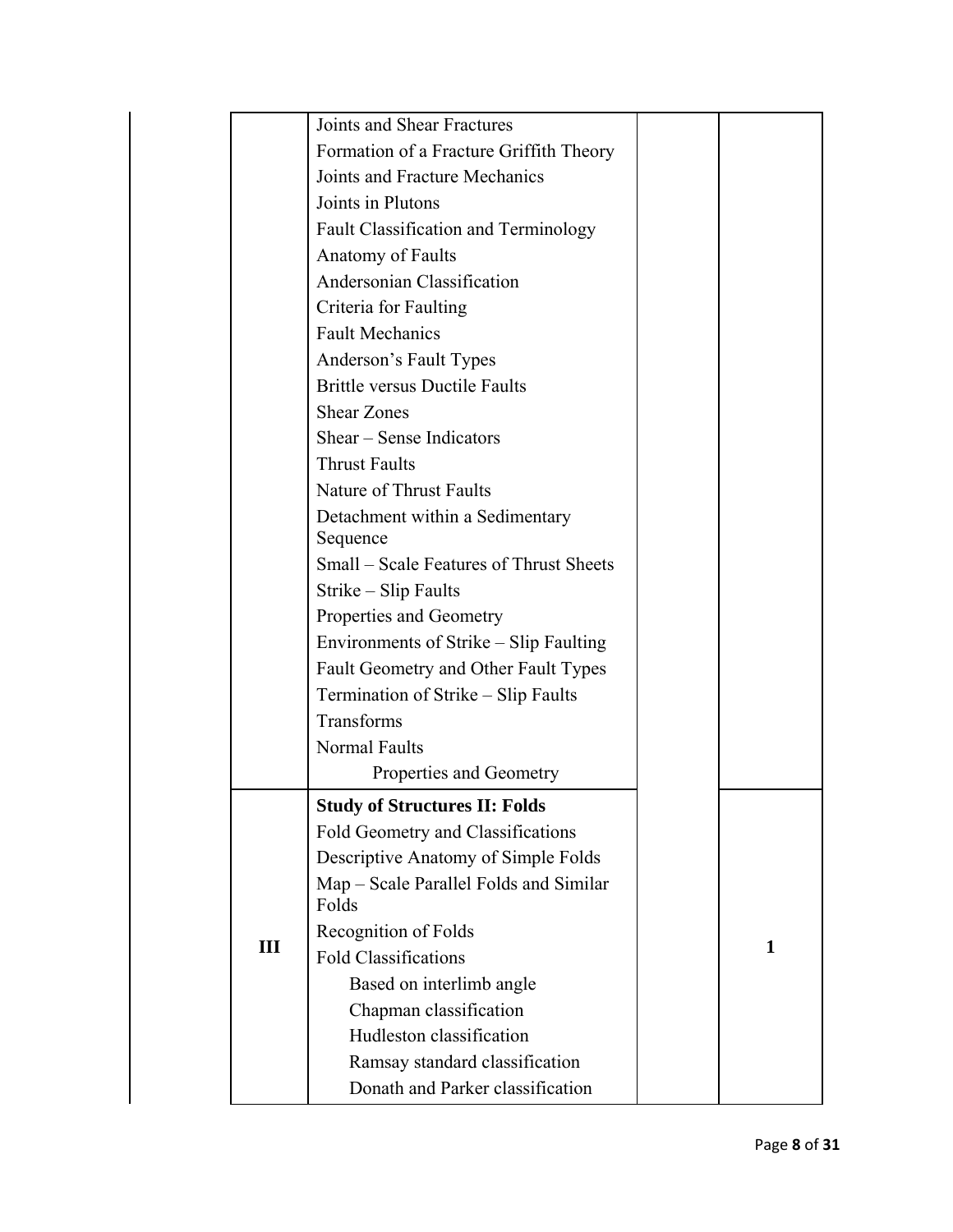|                |    | Noncylindrical and Sheath Folds                                                                                                                                                                                                                                                                                                                                                                                                                                                                                                         |     |   |
|----------------|----|-----------------------------------------------------------------------------------------------------------------------------------------------------------------------------------------------------------------------------------------------------------------------------------------------------------------------------------------------------------------------------------------------------------------------------------------------------------------------------------------------------------------------------------------|-----|---|
|                |    | <b>Fundamentals of Parallel Folds</b>                                                                                                                                                                                                                                                                                                                                                                                                                                                                                                   |     |   |
|                |    | and Similar Folds                                                                                                                                                                                                                                                                                                                                                                                                                                                                                                                       |     |   |
|                |    | Complex Folds                                                                                                                                                                                                                                                                                                                                                                                                                                                                                                                           |     |   |
|                |    | Occurrence and Recognition                                                                                                                                                                                                                                                                                                                                                                                                                                                                                                              |     |   |
|                |    | <b>Fold Interference Patterns</b>                                                                                                                                                                                                                                                                                                                                                                                                                                                                                                       |     |   |
|                |    | Recognition of Multiple Fold Phases                                                                                                                                                                                                                                                                                                                                                                                                                                                                                                     |     |   |
|                |    | <b>Study of Structures II: Folds-II Fold</b><br>Mechanics                                                                                                                                                                                                                                                                                                                                                                                                                                                                               |     |   |
|                |    | Fold Mechanisms and Accompanying<br>Phenomena                                                                                                                                                                                                                                                                                                                                                                                                                                                                                           |     |   |
|                |    | Deformation Mechanisms and Strain                                                                                                                                                                                                                                                                                                                                                                                                                                                                                                       |     |   |
|                |    | Theory of progressive evolution of fold<br>shapes in single competent layers.                                                                                                                                                                                                                                                                                                                                                                                                                                                           |     |   |
|                |    | Layer parallel shortening                                                                                                                                                                                                                                                                                                                                                                                                                                                                                                               |     |   |
|                | IV | Dependence of fold shape on<br>viscosity contrast in a single layer<br>buckles                                                                                                                                                                                                                                                                                                                                                                                                                                                          |     | 1 |
|                |    | High competence contrast, Low<br>Competence contrast                                                                                                                                                                                                                                                                                                                                                                                                                                                                                    |     |   |
|                |    | Zone of contact strain and its<br>interrelationship with buckle folds                                                                                                                                                                                                                                                                                                                                                                                                                                                                   |     |   |
|                |    | Change of fold shape with<br>packing distance of competent layers                                                                                                                                                                                                                                                                                                                                                                                                                                                                       |     |   |
|                |    | Fold styles in multilayers                                                                                                                                                                                                                                                                                                                                                                                                                                                                                                              |     |   |
| <b>USGE504</b> |    | Remote Sensing and Image processing                                                                                                                                                                                                                                                                                                                                                                                                                                                                                                     |     |   |
|                | I  | <b>Concepts of Remote Sensing:</b><br>Concepts and Foundations of Remote<br>Sensing<br>Definition of Remote Sensing.<br>Energy Sources and Radiation Principles.<br>Energy interactions in the Atmosphere:<br>Scattering, Absorption.<br>Energy interactions with earth surface<br>features: Spectral Reflectance of<br>Vegetation, Soil and Water, Spectral<br>response patterns, Atmospheric<br>Influences on Spectral Response<br>Patterns.<br>Brief history of Remote Sensing from the<br>advent of photography till today's aerial | 2.5 | 1 |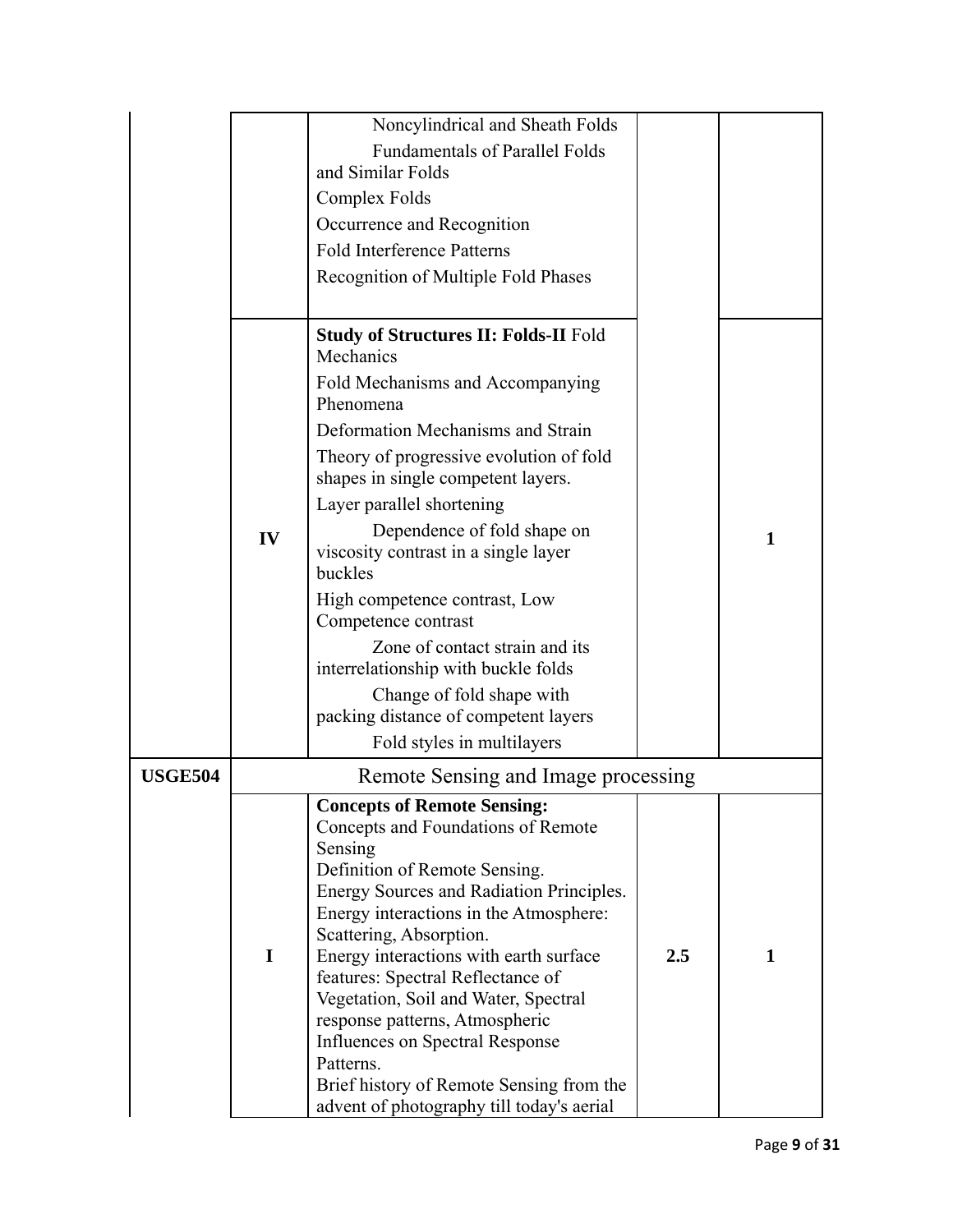|              | and space-based remote sensing systems.         |              |
|--------------|-------------------------------------------------|--------------|
|              | The concept of resolution: Spatial,             |              |
|              | Spectral, Temporal and Radiometric.             |              |
|              | <b>Satellite Sensors and Data</b>               |              |
|              | Space Borne Imaging Systems-The                 |              |
|              | Landsat, IRS, SPOT and High resolution          |              |
|              | <b>Land Satellites</b><br>(the characteristics) |              |
|              | of these satellites- their orbits, their        |              |
|              | sensors, and their resolutions)                 |              |
|              | Multispectral, Thermal and Hyper                |              |
| $\mathbf{I}$ | spectral Sensing                                | $\mathbf{1}$ |
|              | Across track scanning.                          |              |
|              | Along track scanning.                           |              |
|              | Operating principles of Across track            |              |
|              | Multispectral Scanners.                         |              |
|              | Across track Thermal scanning.                  |              |
|              | Thermal Radiation principles.                   |              |
|              | <b>Introduction to Digital Image</b>            |              |
|              | <b>Processing</b>                               |              |
|              | Introduction.                                   |              |
| Ш            | Image Rectification and Restoration.            | $\mathbf{1}$ |
|              | Image Enhancement.                              |              |
|              | Contrast Manipulation.                          |              |
|              | Spatial Feature Manipulation.                   |              |
|              | Multi-Image Manipulation.                       |              |
|              | <b>Digital Imaging classification Image</b>     |              |
|              | Classification: Supervised Classification.      |              |
|              | The Classification Stage: Minimum-              |              |
|              | Distance to Means Classifier,                   |              |
| IV           | Parallelepiped Classifier,                      | $\mathbf{1}$ |
|              | Gaussian Maximum Likelihood                     |              |
|              | Classifier.                                     |              |
|              | The Training Stage.                             |              |
|              | Unsupervised Classification.                    |              |
|              | <b>Classification Accuracy Assessment.</b>      |              |

|                |    | Practicals                                                                                       |   |  |
|----------------|----|--------------------------------------------------------------------------------------------------|---|--|
|                |    | <b>Practicals of Course USGE501 + Course</b><br><b>USGE502</b>                                   |   |  |
| <b>USGEP05</b> |    | <b>Stratigraphy and Geology of India,</b><br><b>Maharashtra and Mumbai</b>                       | 3 |  |
|                | 1) | Study of common sedimentary,<br>igneous and metamorphic rocks in<br>Hand specimen from different |   |  |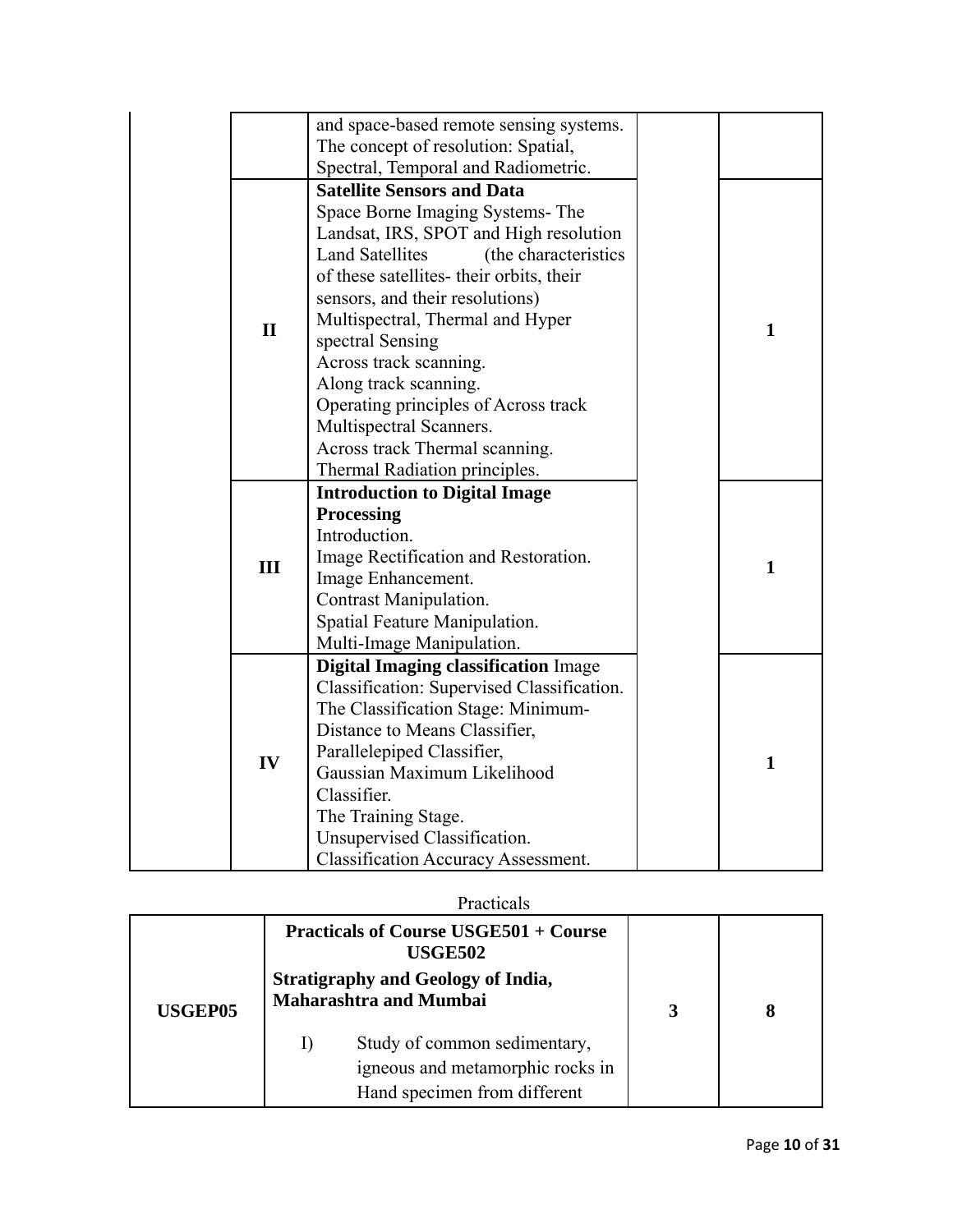|                          | stratigraphic horizons.                                     |  |
|--------------------------|-------------------------------------------------------------|--|
| II)                      | Study of common fossils                                     |  |
|                          | characteristics of a particular                             |  |
|                          | stratigraphic horizon.                                      |  |
| $III$ )                  | Diagrammatic examples of                                    |  |
|                          | Lithostratigraphic boundaries and                           |  |
|                          | classification.                                             |  |
| IV)                      | Study of Geological maps with                               |  |
|                          | geological history of the area in                           |  |
|                          | chronological order.                                        |  |
| V)                       | Problems:                                                   |  |
|                          | a) Stratigraphic sequence from                              |  |
|                          | geological section.                                         |  |
|                          | b) Stratigraphy of a geological                             |  |
|                          | section-fossils & radiometric age.                          |  |
| c)                       | Characteristics of a Fold & Fault                           |  |
|                          | from a geological map.                                      |  |
|                          | d) Stratigraphic Boundary Problem.                          |  |
| e)                       | <b>Understanding Geological Time</b>                        |  |
|                          | Scale.                                                      |  |
|                          | <b>Megascopic identification and Petrography</b>            |  |
| of Igneous Rocks         |                                                             |  |
|                          |                                                             |  |
| <b>Igneous Textures.</b> |                                                             |  |
|                          | Equigranular:                                               |  |
| a.                       | Coarse-grained, Holocrystalline,                            |  |
|                          | Panidomorphic.                                              |  |
|                          | b. Coarse-grained, Holocrystalline,                         |  |
|                          | Hypidiomorphic                                              |  |
|                          | c. Medium –grained, Holocrystalline,                        |  |
|                          | Hypidiomorphic<br>d. Medium -grained, Holocrystalline,      |  |
|                          | Hypidiomorphic                                              |  |
| e.                       | Fine-grained, Holocrystalline,                              |  |
|                          | Panidomorphic. (Orthophyric)                                |  |
| f.                       | Fine-grained, Holo/                                         |  |
|                          | Hemicrystalline, Hypidiomorphic                             |  |
| g.                       | Fine-grained, Holocrystalline,                              |  |
| h.                       | Allotriomorphic (Aplitic)<br>Fine-grained, Hemicrystalline, |  |
|                          |                                                             |  |
|                          | Aphanitic, (Felsitic)                                       |  |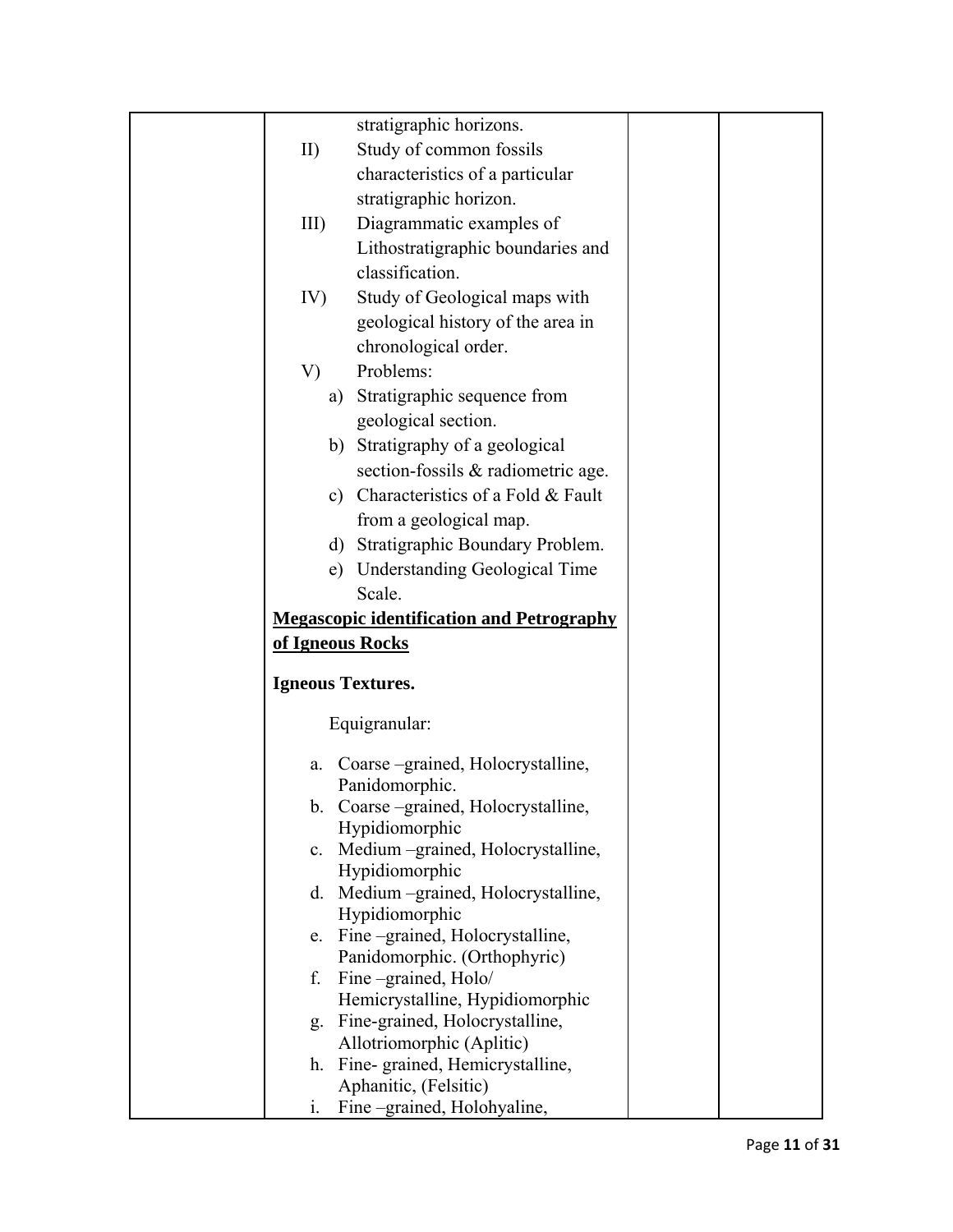| Aphanitic                                               |  |
|---------------------------------------------------------|--|
| Inequigranular:                                         |  |
|                                                         |  |
| a. Coarse/Medium/Fine,                                  |  |
| Holo/Hemicrystalline, Porphyritic                       |  |
| b. Coarse/Medium/Fine,                                  |  |
| Holo/Hemicrystalline,                                   |  |
| Glomeroporphyritic                                      |  |
| c. Coarse/Medium,                                       |  |
| Holo/Hemicrystalline, Ophitic/                          |  |
| Subophitic                                              |  |
| d. Medium/Fine, Holo/Hemicrystalline,                   |  |
| Poikilitic                                              |  |
| e. Medium/Fine, Holocrystalline,                        |  |
| Intergranular                                           |  |
| f. Medium/Fine, Hemicrystalline,                        |  |
| Intersertal                                             |  |
| g. Medium/Fine, Intergranular-cum-                      |  |
|                                                         |  |
| ophitic (Ophimottling)<br>Directive:                    |  |
|                                                         |  |
|                                                         |  |
| a. Fine, Hemicrystalline/Holohyaline,                   |  |
| Banded (Fluidal)                                        |  |
| b. Fine, Hemicrystalline, Trachytic                     |  |
| Intergrowth:                                            |  |
| a. Graphic/Micrographic                                 |  |
| b. Perthitic                                            |  |
|                                                         |  |
| c. Granophyric                                          |  |
| <b>Igneous Mega-Structures</b>                          |  |
| 1. Vesicular/ Amygdaloidal Lava                         |  |
| 2. Blockery/ Clinkery Lava                              |  |
| 3. Ropy Lava Surface                                    |  |
| 4. Columnar Joint Block                                 |  |
|                                                         |  |
| 5. Flow Banding                                         |  |
| 6. Glomeroporphyritic Clustures                         |  |
| 7. Intrusive Contacts and Xenoliths                     |  |
| <b>Igneous Micro-Structures</b>                         |  |
|                                                         |  |
| Reaction: (a. Corona, b. Myrmekite)<br>Xenolithic<br>2. |  |
|                                                         |  |
| 3. Spherulitic/Variolitic                               |  |
| 4. Perlitic Fracture                                    |  |
| 5.                                                      |  |
| <b>Study of the Texture, Mineral composition,</b>       |  |
| Mode of occurrence, and Association of the              |  |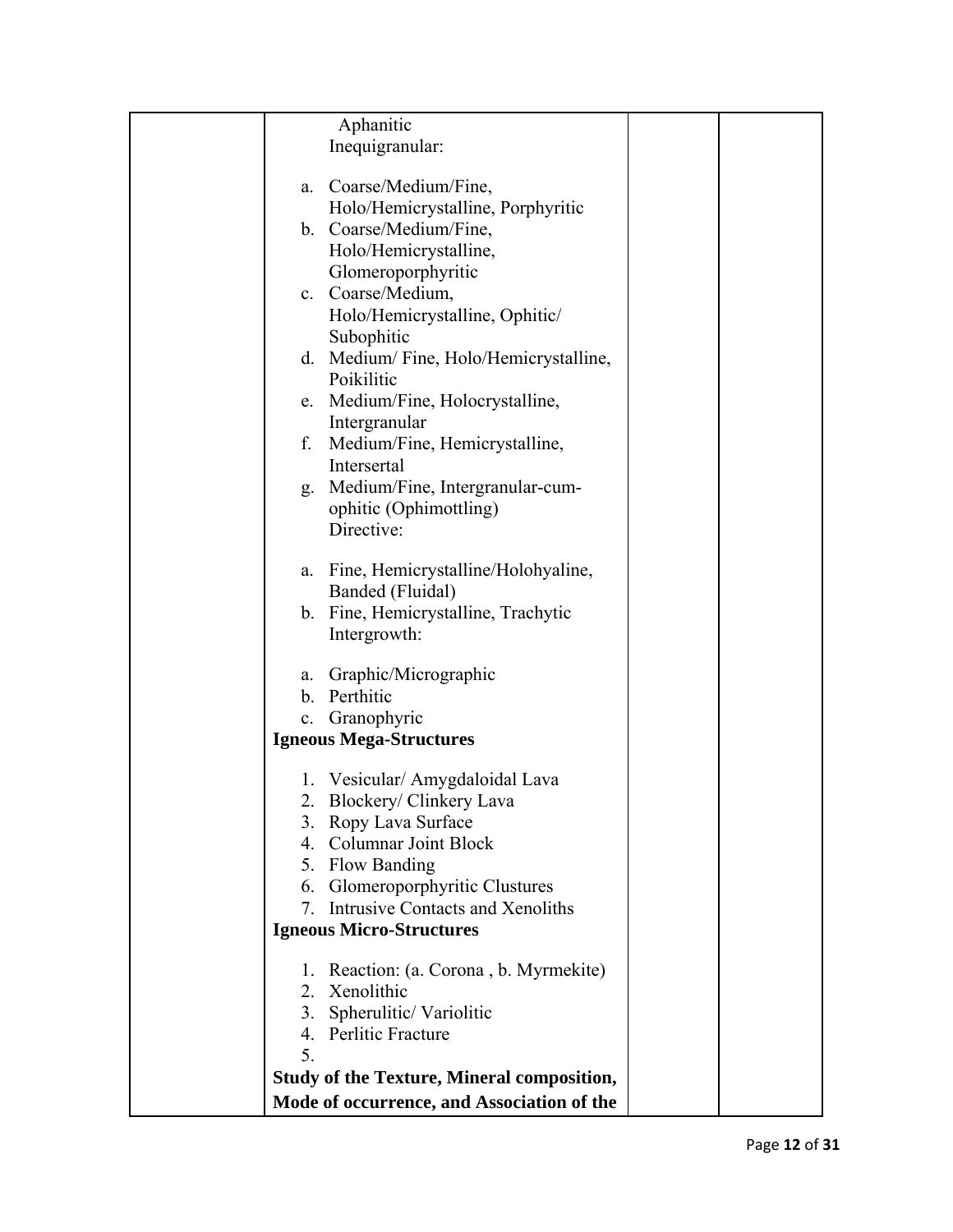|                | following Rock Types.                                                                                                                                                                                                                                                                                                                                                                                                                                                                                                                                                                                                 |                         |   |
|----------------|-----------------------------------------------------------------------------------------------------------------------------------------------------------------------------------------------------------------------------------------------------------------------------------------------------------------------------------------------------------------------------------------------------------------------------------------------------------------------------------------------------------------------------------------------------------------------------------------------------------------------|-------------------------|---|
|                | Granite<br>1.<br>2. Rhyolite<br>3. Pegmatite<br>4. Aplite<br>5. Quartz porphyry<br>6. Pitchstone<br>7. Obsidian<br>8. Syenite (Hornblende / Biotite)<br>9. Trachyte<br>10. Feldspar porphyry<br>11. Nepheline Syenite<br>12. Diorite<br>13. Gabbro<br>14. Norite<br>15. Dolerite<br>16. Basalt (Vesicular/ Non- Vesicular/<br>Porphyritic, Amygdaloidal)<br>17. Picrite<br>18. Peridotite<br>19. Dunite<br>20. Anorthosite<br>21. Carbonatite                                                                                                                                                                         |                         |   |
| <b>USGEP06</b> | <b>Practicals of Course USGE503 + Course</b><br><b>USGE504</b><br><b>Structural Geology</b><br>Profiles and cross sections of<br>geological maps with showing various<br>structural features: folds, faults, dykes,<br>two series of dipping beds. (8 maps)<br>Patterns of dipping strata; Three-Point<br>problems.<br>Thickness and depth of strata<br>Apparent dips and structure sections<br>of folded strata<br>Geometrical construction of folds<br>Trigonometric solution of fault<br>problems<br>Solution of three-point problems<br><b>Remote Sensing and Image Processing</b><br>Data Products and Meta data | $\overline{\mathbf{3}}$ | 8 |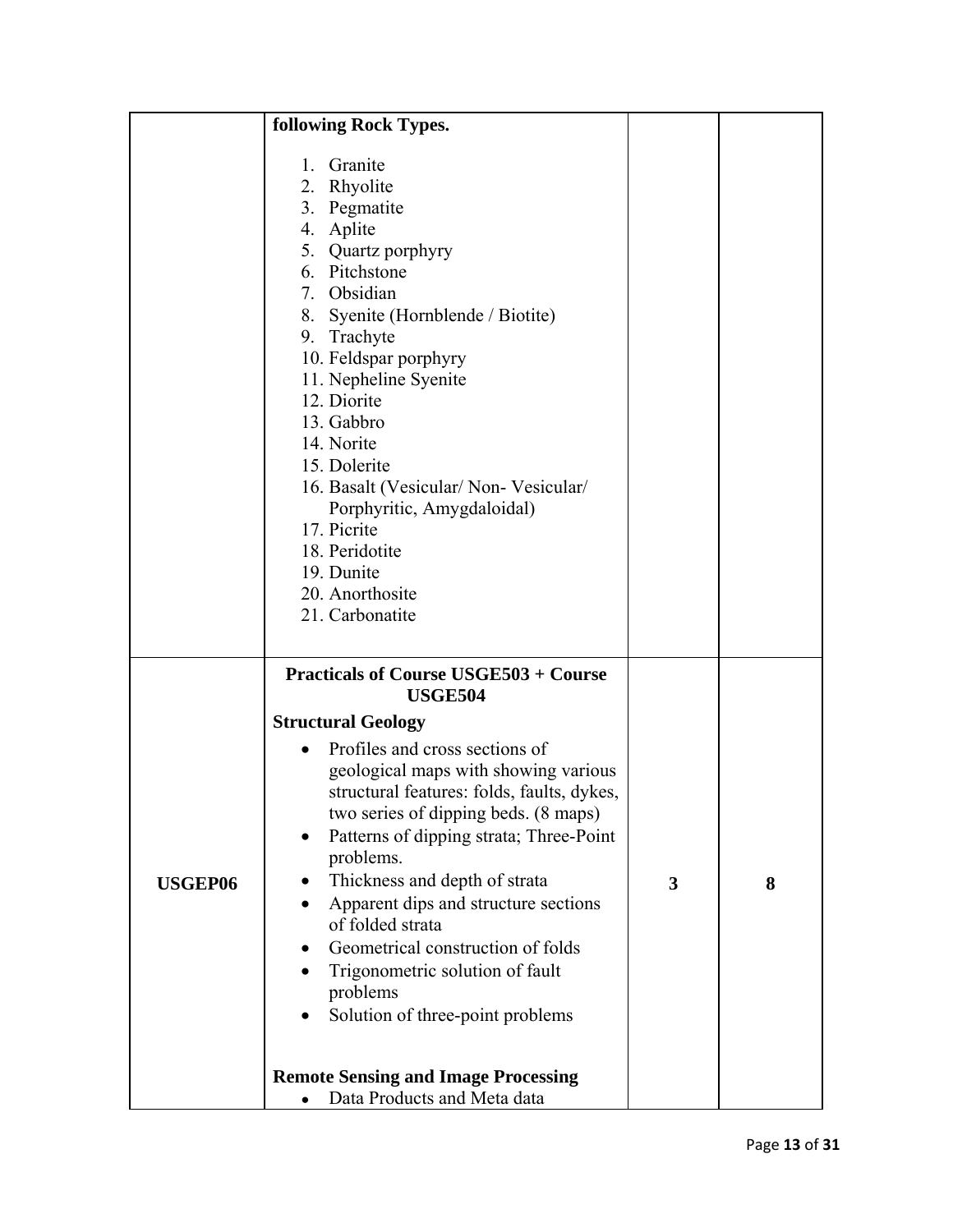| • Digital Image Processing (using      |  |
|----------------------------------------|--|
| number matrix): enhancement,           |  |
| manipulation and classification.       |  |
| • Digital image processing on Computer |  |
| Display of various types of image      |  |
| formats                                |  |
| Pallets and Display elements           |  |
| Georeferencing                         |  |
| Image enhancement<br>$\circ$           |  |
| Image classification                   |  |

# **T.Y.B.Sc. Geology Syllabus Credit Based Semester and Grading System To be implemented from the Academic year 2013-2014**

# **SEMESTER VI**

# **Theory**

| Course         | <b>UNIT</b>  | <b>TOPICS</b>                                                                                                                                                                                                                                                       | <b>Credits</b> | L / Week |
|----------------|--------------|---------------------------------------------------------------------------------------------------------------------------------------------------------------------------------------------------------------------------------------------------------------------|----------------|----------|
| <b>USGE601</b> |              | <b>Stratigraphy and Geology of India Part II</b>                                                                                                                                                                                                                    |                |          |
|                | $\mathbf I$  | <b>Palaeozoic History</b><br><b>Tectonic History</b><br>Palaeozoic Life<br>Precambrian Cambrian Boundary<br>Marine Palaeozoic Formations of<br>India<br><b>Tethyan Regions</b><br>Lesser Himalayan Regions                                                          |                | 1        |
|                | $\mathbf{I}$ | <b>Mesozoic History</b><br><b>Tectonic History</b><br>History of Mesozoic Life<br><b>Marine Forms</b><br>Land Forms<br>Permian Triassic Boundary<br>Marine Mesozoic Formations of<br>India<br>Tethyan Himalaya<br>Lesser Himalaya<br>(KrolBelt)<br>Indian Peninsula | 2.5            | 1        |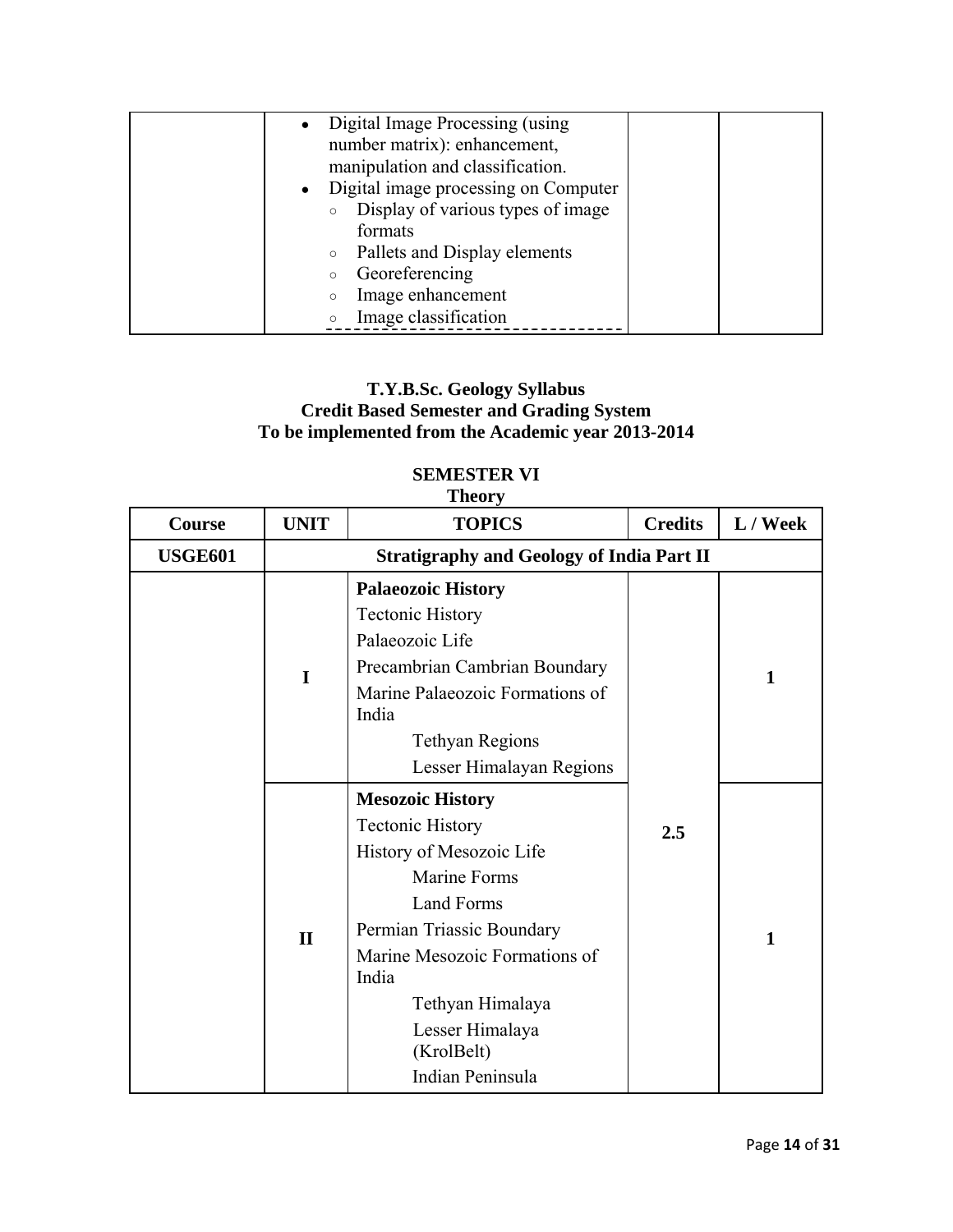|                |     | <b>Gondwana Sequence of India</b>            |              |
|----------------|-----|----------------------------------------------|--------------|
|                |     | Sedimentation and Palaeoclimates             |              |
|                |     | Lower Gondwana Sequence                      |              |
|                |     | <b>Talchir Formations</b>                    |              |
|                |     | Marine Intercalations                        |              |
|                |     |                                              |              |
|                |     | Bap and Badhaura<br>Formations               |              |
|                |     | Damuda Group                                 |              |
|                | III | Lower Gondwana of                            | $\mathbf{1}$ |
|                |     | Eastern Himalayas                            |              |
|                |     | <b>Upper Gondwana Sequence</b>               |              |
|                |     | Damodar Valley Basin                         |              |
|                |     | Satpura Basin                                |              |
|                |     | Rajmahal Hills                               |              |
|                |     | Mahanadi-Son Valley<br><b>Basin</b>          |              |
|                |     |                                              |              |
|                |     | Pranhita-Godavari Basin                      |              |
|                |     | <b>Cenozoic History</b>                      |              |
|                |     | <b>Tectonic History</b>                      |              |
|                |     | <b>Rise of Tertiary Mountains</b>            |              |
|                |     | History of Cenozoic Life                     |              |
|                |     | <b>Bounadary Problems</b>                    |              |
|                |     | <b>Indian Cenozoic Formations</b>            |              |
|                |     | Himalayan Palaeogene<br>Succession           |              |
|                |     | Himalayan Neogene                            |              |
|                |     | Succession                                   |              |
|                | IV  | <b>Indus Belt</b>                            | 1            |
|                |     | Deccan Traps                                 |              |
|                |     | Assam - Arakan Region                        |              |
|                |     | Andaman-Nicobar Islands                      |              |
|                |     | Northwestern Peninsula                       |              |
|                |     | Cauveri and Godavari<br><b>Basins</b>        |              |
|                |     | <b>Geology of Maharashtra</b>                |              |
|                |     | Geology of the State                         |              |
|                |     | Geological and Geographical                  |              |
|                |     | distributions of minerals                    |              |
| <b>USGE602</b> |     | <b>Sedimentary and Metamorphic Petrology</b> |              |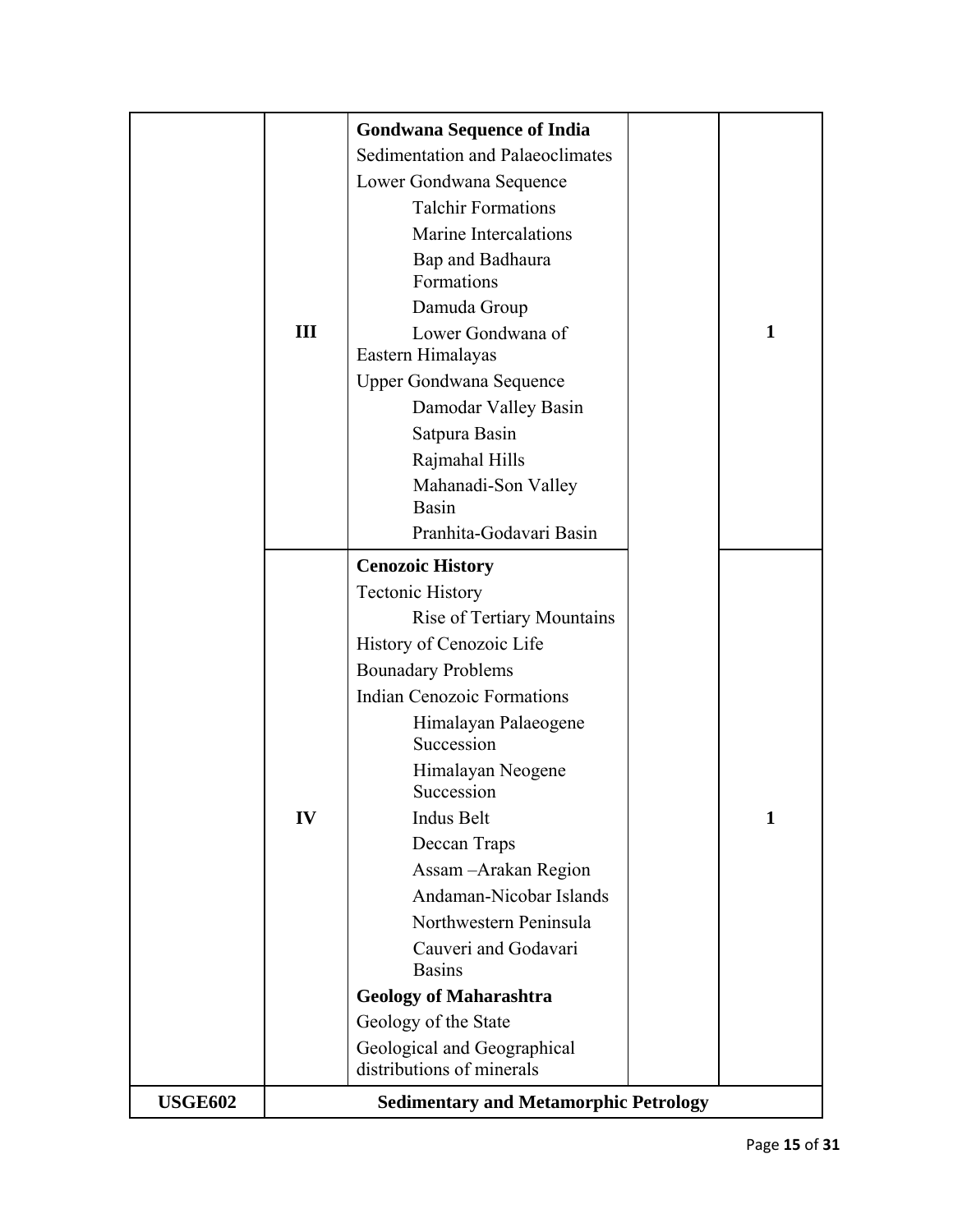|              | <b>Clastic Sedimentary Rocks.</b>                                                                                                                                                                                                     |     |   |
|--------------|---------------------------------------------------------------------------------------------------------------------------------------------------------------------------------------------------------------------------------------|-----|---|
|              | <b>The Occurrence of Sedimentary</b>                                                                                                                                                                                                  |     |   |
|              | <b>Rocks:</b>                                                                                                                                                                                                                         |     |   |
|              | Origin, transportation and<br>deposition of sediments. Basin,<br>environment and                                                                                                                                                      |     |   |
|              | facies concepts. Provenance. Brief<br>concept about Plate tectonics and                                                                                                                                                               |     |   |
|              | sedimentation                                                                                                                                                                                                                         |     |   |
|              | <b>Sedimentary Texture:</b>                                                                                                                                                                                                           |     |   |
| I            | Laboratory Techniques, Grain<br>Size, Udden-Wentworth Size<br>Scale, Phi Scale, Grain Size<br>Measurement, Roundness and<br>Shape, Grain to Grain relationship,<br>permeability and porosity.<br><b>Classification of Sedimentary</b> |     | 1 |
|              | rocks. Diagenesis.                                                                                                                                                                                                                    |     |   |
|              | <b>Sandstones and Conglomerates:</b>                                                                                                                                                                                                  |     |   |
|              | Field Observations: Textures,<br>Colour, Distance from source,<br>Structures, Mineral composition.<br>Laboratory Studies: Textures,<br>Mineral composition; Recycling of                                                              | 2.5 |   |
|              | Grains.                                                                                                                                                                                                                               |     |   |
|              | Classification of Sandstones and<br>conglomerates.                                                                                                                                                                                    |     |   |
|              | <b>Mudrocks:</b>                                                                                                                                                                                                                      |     |   |
|              | Field Observations: Textures,<br>Structures, Colour, Nomenclature                                                                                                                                                                     |     |   |
|              | <b>Laboratory Studies: Mineral</b><br>composition; Bentonites;<br>Mudrocks and Source areas                                                                                                                                           |     |   |
|              | <b>Non-clastic Sedimentary Rocks</b>                                                                                                                                                                                                  |     |   |
| $\mathbf{I}$ | <b>Limestones and Dolomites:</b><br>Field Observations of Limestones:<br>Textures; Noncarbonate<br>Mineralogy; Classification;<br>Structures; Reefs and<br>Palaeoclimate; Diagenesis.                                                 |     | 1 |
|              | Laboratory Studies: Allochemical                                                                                                                                                                                                      |     |   |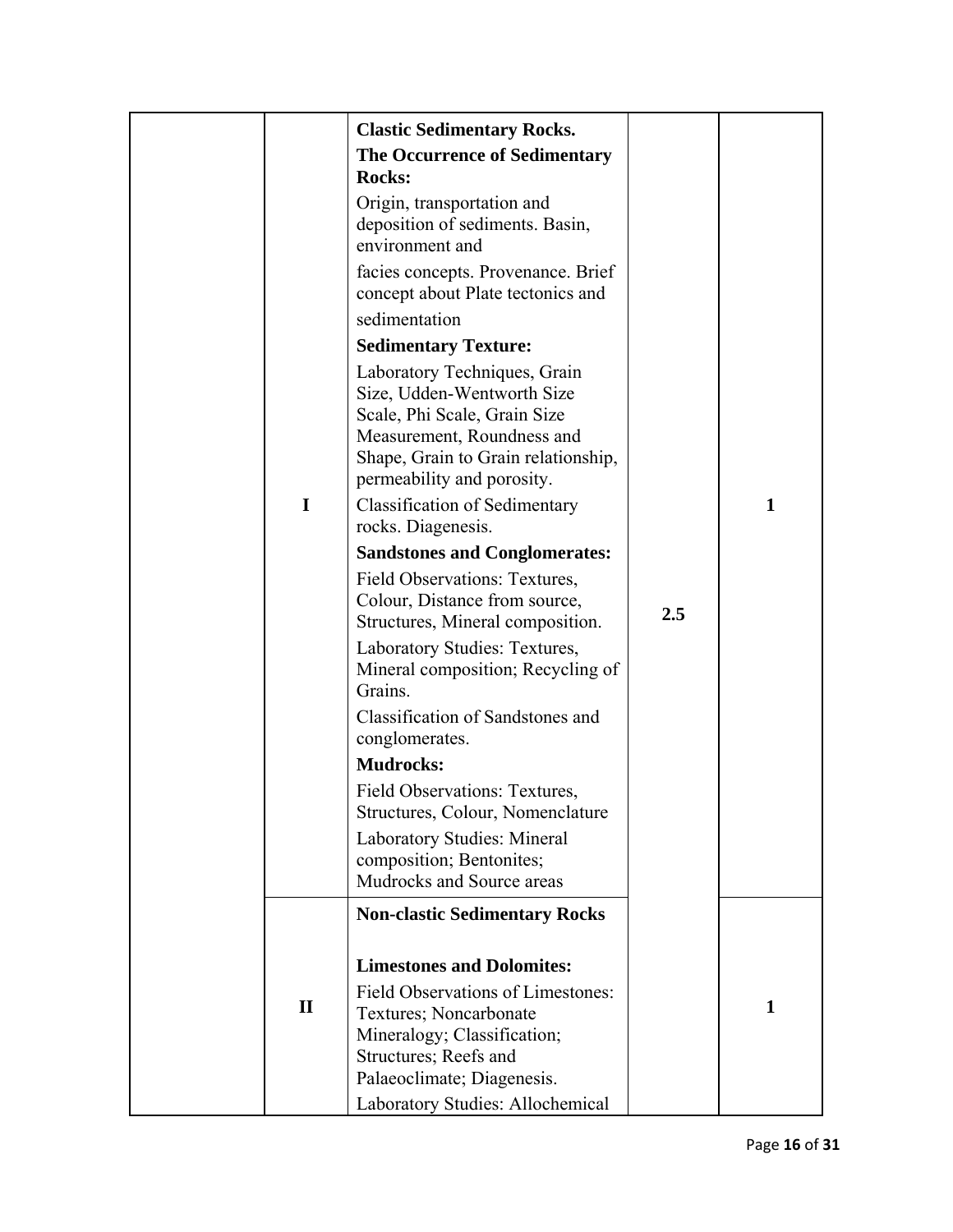|     | and Orthochemical Particles.                                                                                |   |
|-----|-------------------------------------------------------------------------------------------------------------|---|
|     | Sites of Calcium Carbonate<br>Deposition; Modern Reef                                                       |   |
|     | Environments.<br>Dolomites: Laboratory Studies;                                                             |   |
|     | Modern Dolomite. Dolomitization.                                                                            |   |
|     | <b>Other Types of Sedimentary</b><br><b>Rocks:</b>                                                          |   |
|     | <b>Evaporites, Origin of Giant</b><br><b>Evaporite Deposits</b> ; Evaporites<br>and Climate.                |   |
|     | <b>Bedded Cherts: Phanerozoic</b><br>Marine Cherts; Phanerozoic<br>Nonmarine Cherts; Precambrian<br>Cherts. |   |
|     | <b>Bedded Phosphate Rocks: Origin</b><br>of Phosphorites.                                                   |   |
|     | <b>Bedded Iron Deposits: Oolitic</b>                                                                        |   |
|     | Iron Formations; Bedded Iron<br>Formations.                                                                 |   |
|     | <b>Introduction to Metamorphic</b><br><b>Petrology</b>                                                      |   |
|     | <b>The Occurrence of Metamorphic</b><br><b>Rocks:</b>                                                       |   |
|     | Recognition of Metamorphic<br>Rocks; Common Metamorphic<br>Rocks.                                           |   |
|     | Definition of metamorphism.<br>Factors of metamorphism. P-T<br>limits of                                    |   |
| III | metamorphism. Agents of<br>metamorphism - Pressure,<br>Temperature, Fluid                                   | 1 |
|     | phase and time. Classification of<br>metamorphic rocks.                                                     |   |
|     | <b>Facies and Graphic</b><br><b>Representation:</b>                                                         |   |
|     | The Facies Concept; Equilibrium;<br>The Phase Rule; Graphic<br>Representation.                              |   |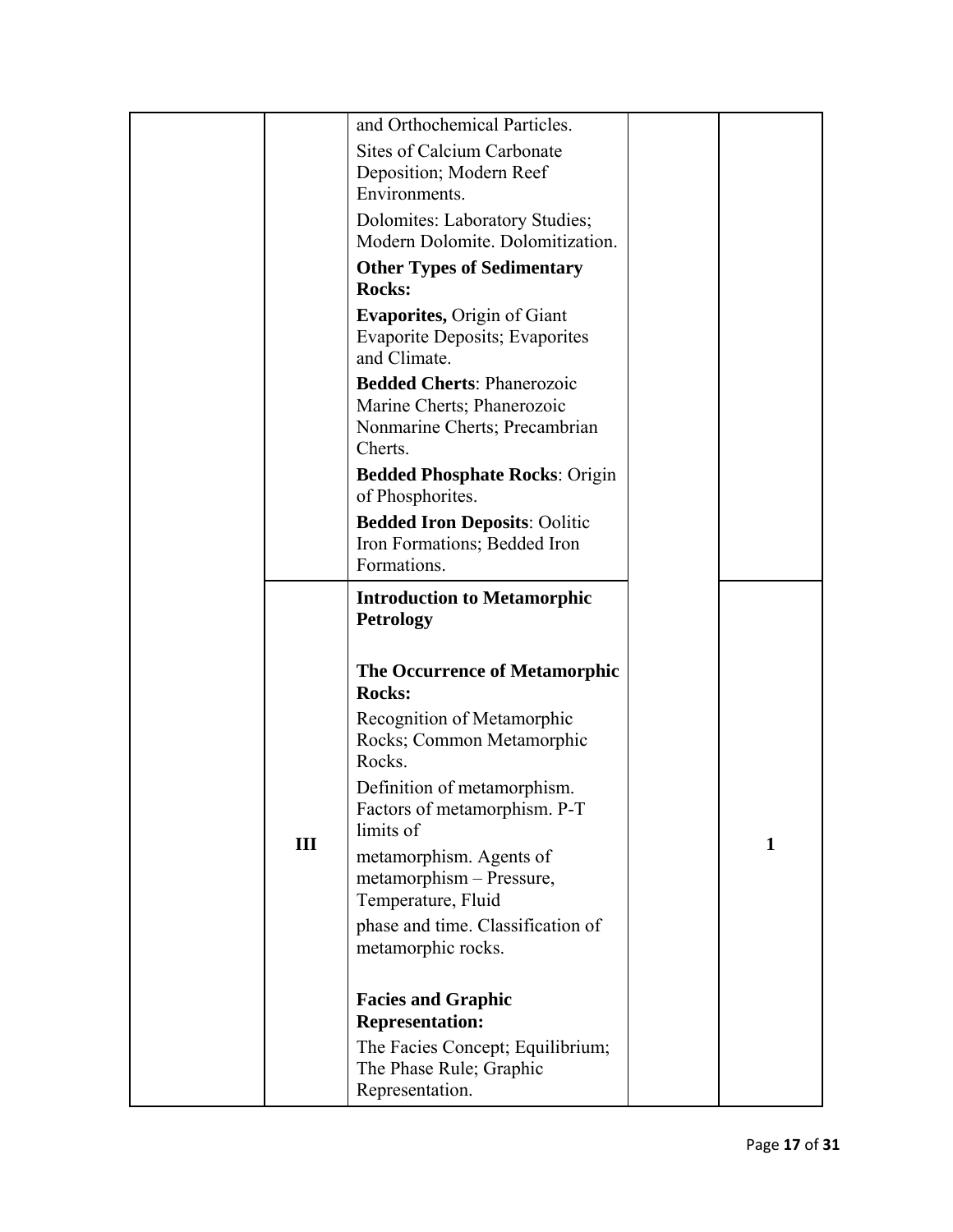|    | Metamorphic zone concept and        |   |
|----|-------------------------------------|---|
|    | index                               |   |
|    | minerals, grade concept, Isograds.  |   |
|    |                                     |   |
|    |                                     |   |
|    | <b>Controls and Processes of</b>    |   |
|    | <b>Metamorphism:</b>                |   |
|    | The Controls: Pressure,             |   |
|    | Temperature and Composition.        |   |
|    |                                     |   |
|    | Metamorphic Processes: Initiation   |   |
|    | of metamorphism, Contact            |   |
|    | Metamorphism, Metamorphism of       |   |
|    | Igneous Rocks, Submarine            |   |
|    | Metamorphism; Porphyroblasts;       |   |
|    | Preferred Orientation;              |   |
|    | The Upper Limit of                  |   |
|    | Metamorphism.                       |   |
|    |                                     |   |
|    |                                     |   |
|    |                                     |   |
|    |                                     |   |
|    | <b>Facies Concept in</b>            |   |
|    | <b>Metamorphism and its</b>         |   |
|    | <b>Applications</b>                 |   |
|    |                                     |   |
|    | <b>Mineral Changes During</b>       |   |
|    | <b>Metamorphism:</b>                |   |
|    |                                     |   |
|    | Mineral Variation and               |   |
|    | Metamorphic Facies: Zeolite and     |   |
|    | Prehnite-Pumpellyite-               |   |
|    | Metagraywacke Facies,               |   |
|    | Greenschist Facies, Epidote-        |   |
|    | Amphibolite Facies, Amphibolite     |   |
| IV | Facies, Granulite Facies,           | 1 |
|    | Blueschist Facies, Eclogite Facies, |   |
|    | Hornfels and Sanidinite Facies.     |   |
|    |                                     |   |
|    | Mineral Variation Related to        |   |
|    | Initial Rock Composition:           |   |
|    | Carbonate rocks, Mudrocks, Mafic    |   |
|    | Igneous Rocks and Tuffs,            |   |
|    | Ultrabasic Rocks.                   |   |
|    |                                     |   |
|    |                                     |   |
|    | <b>Time, Temperature and</b>        |   |
|    | <b>Deformational Relationships:</b> |   |
|    |                                     |   |
|    | Porphyroblasts and Tectonism:       |   |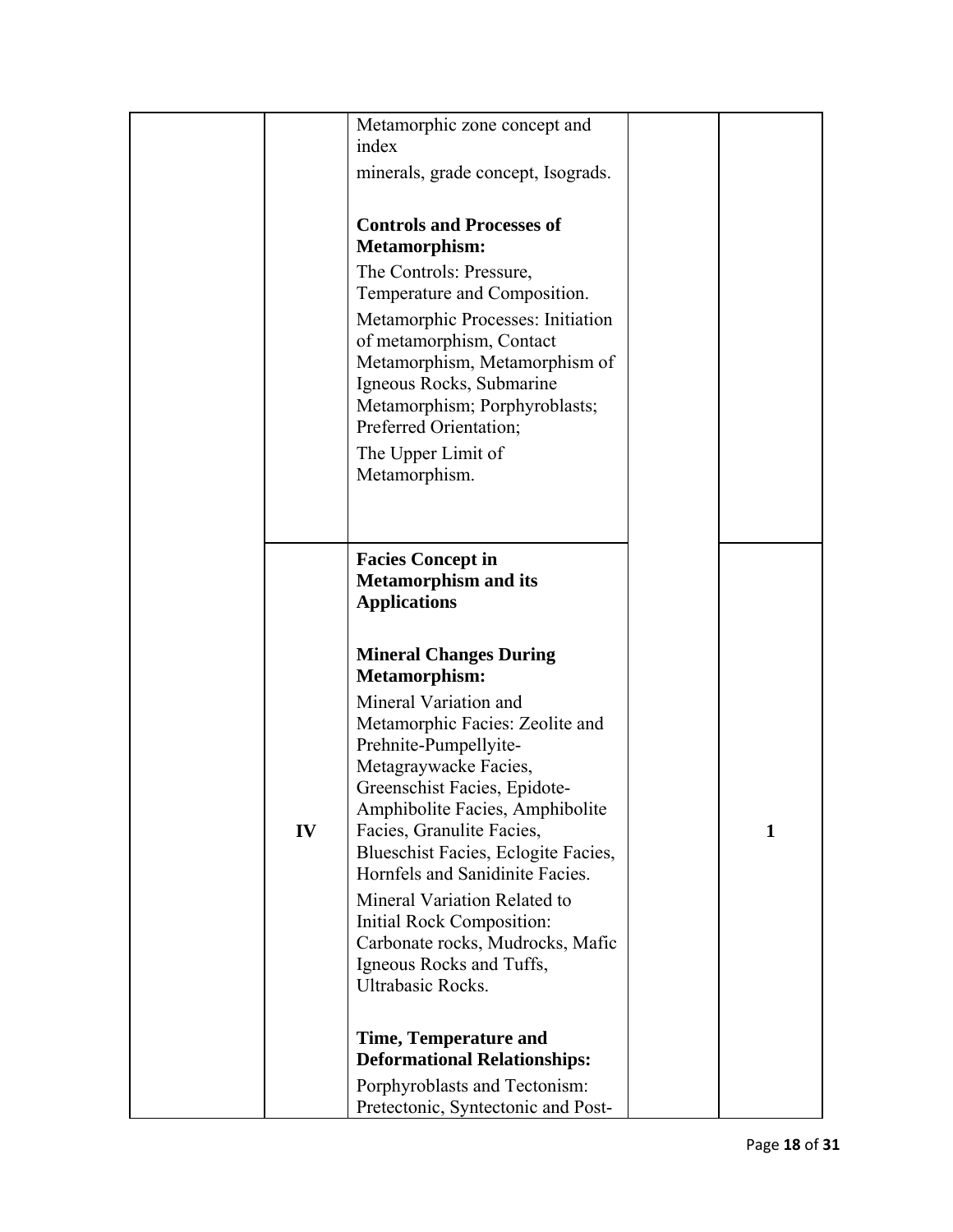|                |   | Tectonic Porphyroblasts; More<br>complex situations.<br>Polymetamorphism.<br><b>Metamorphic Rocks and Global</b><br><b>Tectonics:</b><br>Metamorphism at Transform<br>Faults and Divergent Junctions;<br>Metamorphism at Convergent<br>Junctions, Time of Formation of<br>Paired Belts.<br>A brief study of the petrography of<br>the following metamorphic rocks :<br>Slate,<br>Phyllite, Quartzite, Schist, Gneiss,<br>Granulite, Khondalite, Leptynite,<br>Charnockite, Eclogite,<br>Amphibolite, Migmatite,<br>Blueschist, Breccia, Mylonite,                                                                          |         |   |
|----------------|---|----------------------------------------------------------------------------------------------------------------------------------------------------------------------------------------------------------------------------------------------------------------------------------------------------------------------------------------------------------------------------------------------------------------------------------------------------------------------------------------------------------------------------------------------------------------------------------------------------------------------------|---------|---|
|                |   | Hornfels.                                                                                                                                                                                                                                                                                                                                                                                                                                                                                                                                                                                                                  |         |   |
| <b>USGE603</b> |   | <b>Engineering and Environmental Geology</b>                                                                                                                                                                                                                                                                                                                                                                                                                                                                                                                                                                               |         |   |
|                | I | <b>Engineering Properties of</b><br><b>Rocks:</b><br>Specific Gravity<br>Porosity<br>Sorption<br>Compressive Strength<br>Tensile Strength<br><b>Elasticity of Rocks</b><br><b>Residual Stress and Shear</b><br>Stress in Rocks.<br><b>Rocks as Construction</b><br><b>Materials:</b><br><b>Types of Rocks used in</b><br>construction: How are they<br>obtained in nature? Use of Rocks<br>as facing stone. Factors<br>influencing Engineering<br>usefulness of Rocks.<br>Use of Rocks as aggregates: Use<br>of rock as an aggregate in different<br>types of constructions, sources of<br>different grades of aggregates. | $2.5\,$ | 1 |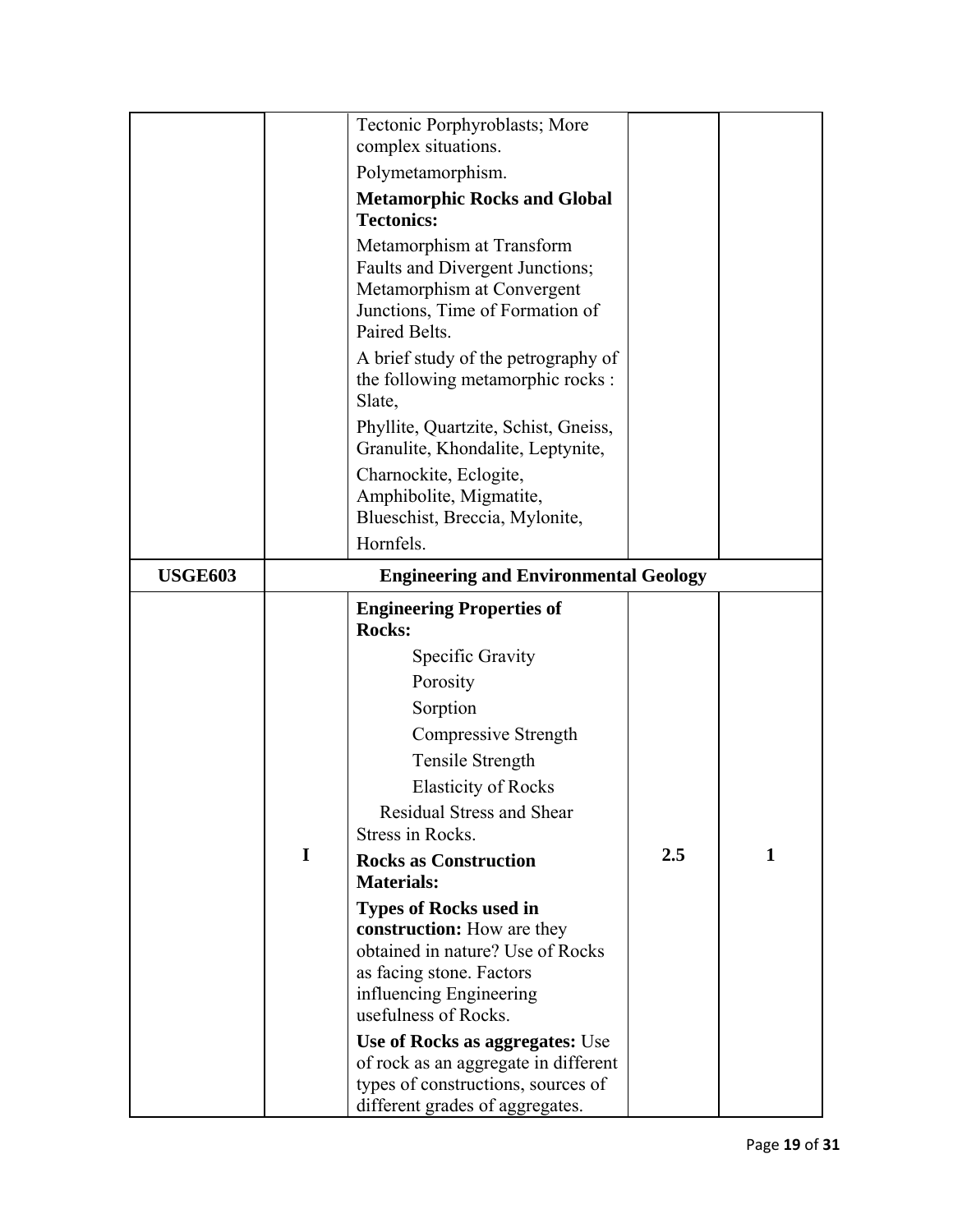|              | Properties of aggregates (Shape,<br>Size, Surface Texture, Roundness,<br>Coating), Cement aggregate<br>reaction, Thermal effects on<br>aggregate. Highway aggregate,<br>Rail – road ballast,<br>Runway aggregate<br><b>Geological and Geotechnical</b><br>investigations for Civil<br><b>Engineering Projects:</b><br>1. Tunnels: Terminology,<br>Geological conditions for<br>tunnel sites, Tunnels in<br>folded rocks and bedded<br>rocks. Influence of<br>divisional planes, Effects<br>of faults, Crushed zones,<br>Tunnels near slopes, Role |              |
|--------------|---------------------------------------------------------------------------------------------------------------------------------------------------------------------------------------------------------------------------------------------------------------------------------------------------------------------------------------------------------------------------------------------------------------------------------------------------------------------------------------------------------------------------------------------------|--------------|
| $\mathbf{I}$ | of Groundwater in<br>tunneling.<br><b>Dams and Reservoirs:</b><br>2.<br>Geological conditions for<br>the selection of dam and<br>reservoir sites.<br>Terminology associated<br>with dams. Types of dams:<br><b>Masonary Dams (Gravity</b><br>Buttress and Arch types),<br>Earthen dams. Types of<br>spillways. Locations of all<br>the important dams and<br>Hydro – electric projects in<br>India.<br>3. Landslides: Causes, types<br>and prevention of<br>landslides. Influence of<br>divisional planes, effects of<br>faults, Crushed zones.   | $\mathbf{1}$ |
| III          | <b>Environmental Geology</b><br><b>Water Resources and Pollution</b>                                                                                                                                                                                                                                                                                                                                                                                                                                                                              | 1            |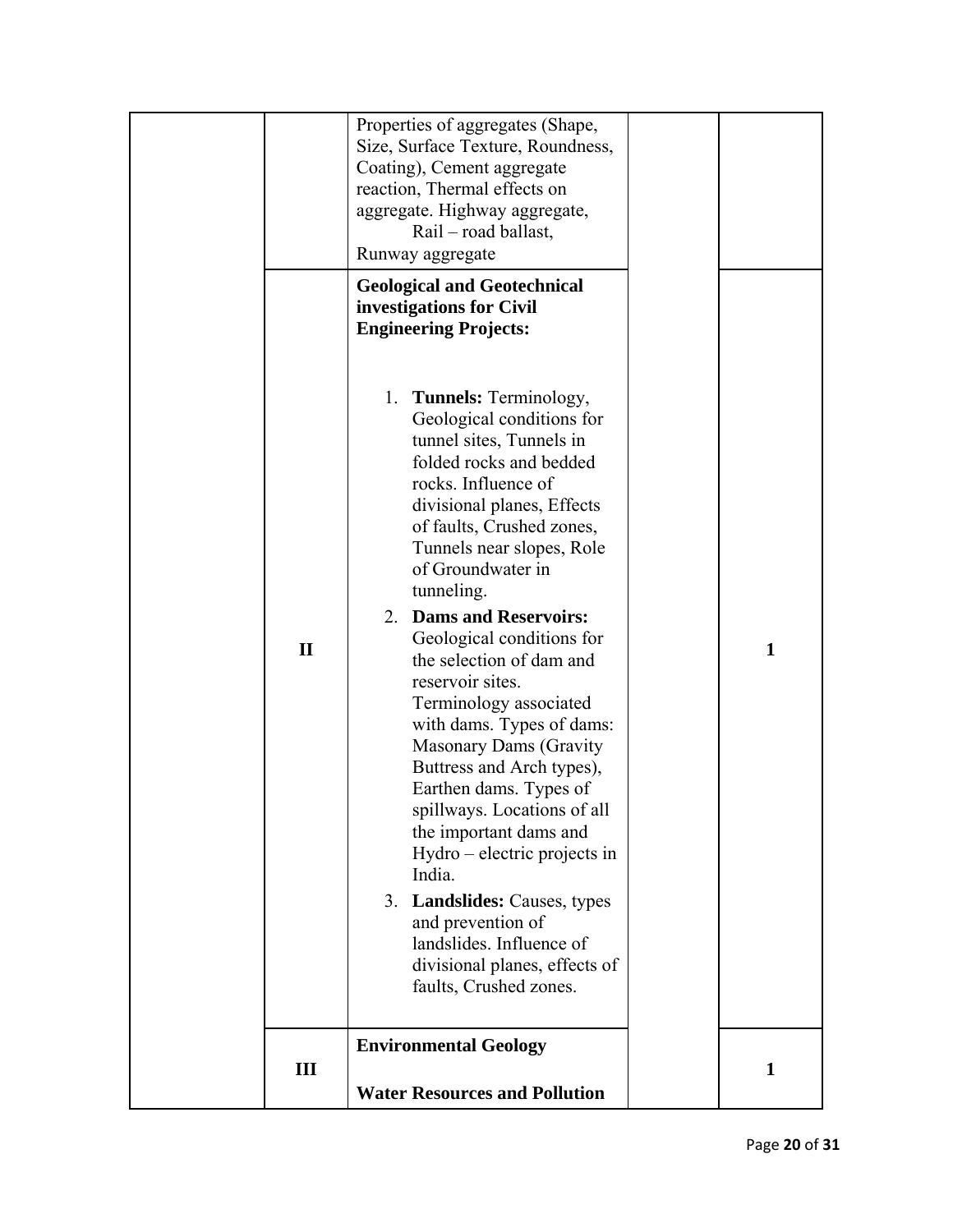|                |             | Water: A brief global prospective,                                    |     |              |
|----------------|-------------|-----------------------------------------------------------------------|-----|--------------|
|                |             | surface water, groundwater,                                           |     |              |
|                |             | interaction between surface and                                       |     |              |
|                |             | groundwater, desalination, water                                      |     |              |
|                |             | management in the future and<br>emerging global water shortage        |     |              |
|                |             |                                                                       |     |              |
|                |             | Water Pollution: An overview of<br>water pollution in India, measures |     |              |
|                |             | of water quality, detailed study of                                   |     |              |
|                |             | selected water pollutants, surface                                    |     |              |
|                |             | water pollution and treatment                                         |     |              |
|                |             | (Acid mine drainage),                                                 |     |              |
|                |             | groundwater pollution and                                             |     |              |
|                |             | treatment, industrial pollutants -                                    |     |              |
|                |             | Metals and other inorganic                                            |     |              |
|                |             | pollutants                                                            |     |              |
|                |             | Consequences of groundwater                                           |     |              |
|                |             | withdrawal: lowering of water                                         |     |              |
|                |             | table, compaction and surface                                         |     |              |
|                |             | subsidence, and salt water<br>intrusion.                              |     |              |
|                |             |                                                                       |     |              |
|                |             | <b>Soil and Pollution</b>                                             |     |              |
|                |             | <b>Soils:</b> Introduction to soils, soil                             |     |              |
|                |             | profiles, color texture and structure                                 |     |              |
|                |             | of soils, soil properties, soil                                       |     |              |
|                |             | fertility, water in soil, soil                                        |     |              |
|                |             | classification, sediment pollution                                    |     |              |
|                |             | Environmental impacts of mining                                       |     |              |
|                |             | related activities, oil spills                                        |     |              |
|                | IV          | environmental impact of coal use                                      |     | 1            |
|                |             | and coal mining hazards.                                              |     |              |
|                |             | Solid waste disposal: sanitary<br>landfills, Incineration and ocean   |     |              |
|                |             | dumping                                                               |     |              |
|                |             | Pollution and its control: Water                                      |     |              |
|                |             | pollution, air pollution, waste                                       |     |              |
|                |             | disposal and defining limits of                                       |     |              |
|                |             | pollution                                                             |     |              |
|                |             |                                                                       |     |              |
| <b>USGE604</b> |             | <b>Aerial Photo Interpretation and Fundamentals of GIS</b>            |     |              |
|                | $\mathbf I$ | <b>Principles of Aerial Photography</b>                               | 2.5 | $\mathbf{1}$ |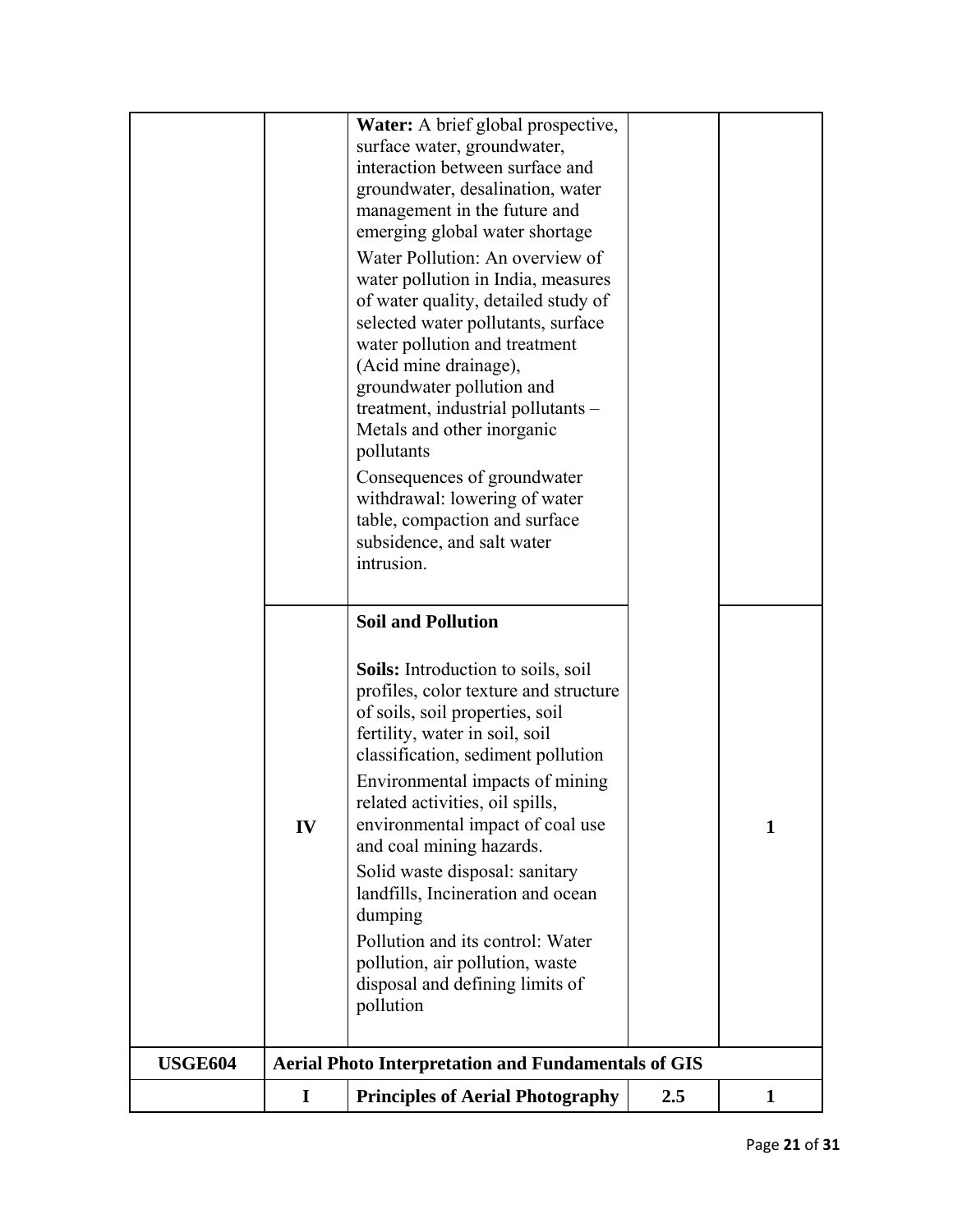|              | Early history of aerial<br>photography;                                                                                                                                                                                                                                                                                                                                                                                                                                                                                                                |   |
|--------------|--------------------------------------------------------------------------------------------------------------------------------------------------------------------------------------------------------------------------------------------------------------------------------------------------------------------------------------------------------------------------------------------------------------------------------------------------------------------------------------------------------------------------------------------------------|---|
|              | Aerial cameras, Film resolution.                                                                                                                                                                                                                                                                                                                                                                                                                                                                                                                       |   |
|              | Electronic Imaging, Aerial<br>Videography.                                                                                                                                                                                                                                                                                                                                                                                                                                                                                                             |   |
|              | Basic Geometric Characteristics of<br>Aerial Photographs: Geometric<br>types of Aerial Photographs,<br><b>Taking Vertical Aerial</b><br>Photographs, Geometric Elements<br>of Vertical Photograph.<br>Photographic Scale.<br>Ground Coverage of Aerial<br>Photographs.<br>Area Measurement on aerial                                                                                                                                                                                                                                                   |   |
|              | photographs.                                                                                                                                                                                                                                                                                                                                                                                                                                                                                                                                           |   |
| $\mathbf{I}$ | <b>Principles of Photogrammetry:</b><br>Relief Displacement of Vertical<br>Features in aerial photographs.<br><b>Characteristics of Relief</b><br>Displacement,<br>Object height determination from<br><b>Relief Displacement</b><br>Measurement.<br>Correction for Relief<br>Displacement.<br>Image Parallax: Characteristics of<br>Image Parallax, Parallax<br>Measurement.<br>Ground Control for Aerial<br>Photography.<br>Mapping with Aerial Photographs:<br>Stereoscopic Plotting Instruments,<br>Orthophotos, Photogrammetric<br>Work Stations. | 1 |
|              | Flight Planning.                                                                                                                                                                                                                                                                                                                                                                                                                                                                                                                                       |   |
|              | <b>Aerial Photo Interpretation:</b>                                                                                                                                                                                                                                                                                                                                                                                                                                                                                                                    |   |
| III          | Fundamentals of Visual<br>Image<br>Interpretation.<br>Basic Visual Image Interpretation                                                                                                                                                                                                                                                                                                                                                                                                                                                                | 1 |
|              | Equipment-<br>Construction<br>and                                                                                                                                                                                                                                                                                                                                                                                                                                                                                                                      |   |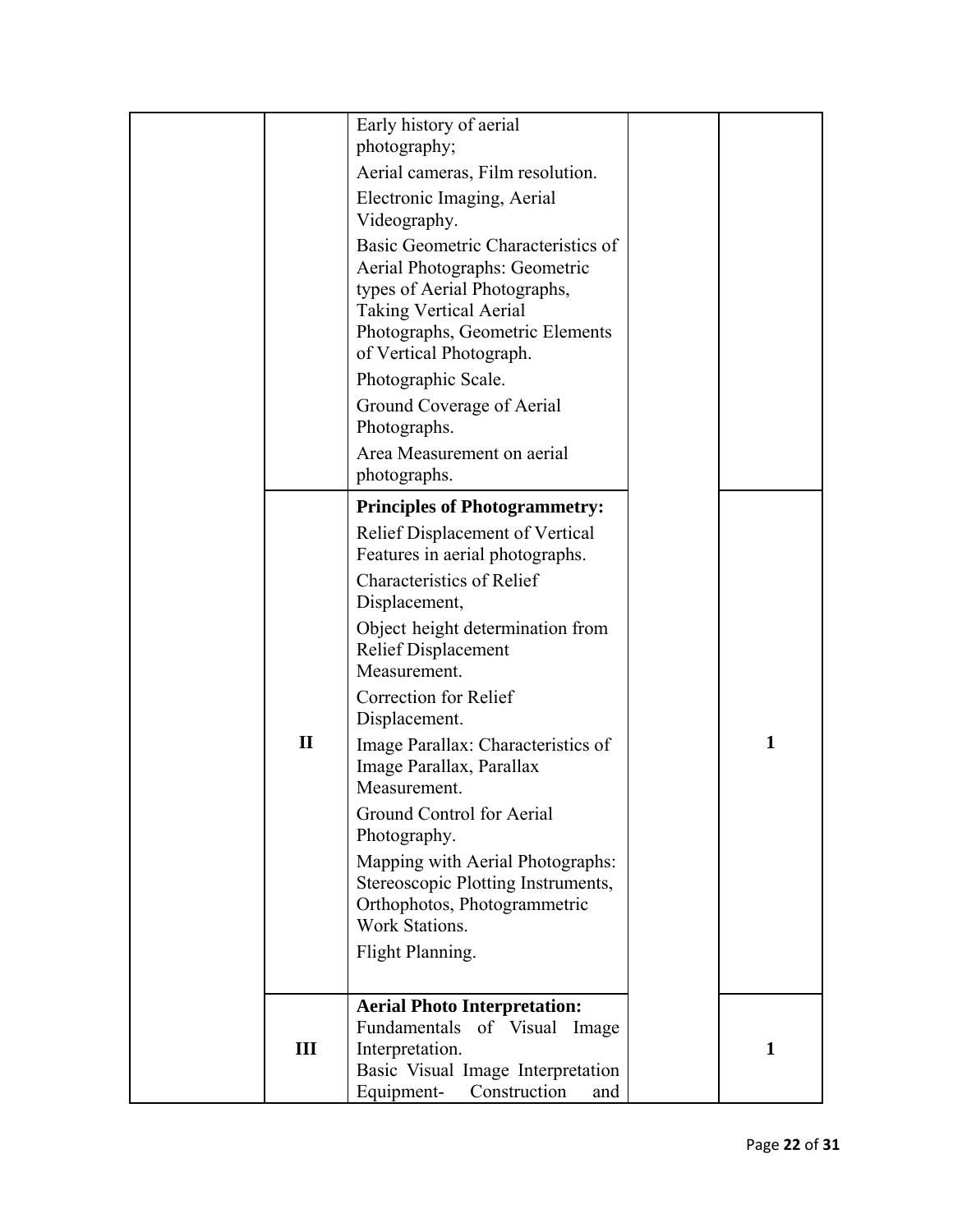|    | Working.<br>Land-use/Land cover mapping.<br>Geologic and Soil mapping.<br>Water Resource Applications.<br>Archaeological Applications.<br><b>Environmental Assessment</b><br>Landform<br>Principles<br>of<br>Identification.                                                                                                                                                                                                                                                                                                                                         |              |
|----|----------------------------------------------------------------------------------------------------------------------------------------------------------------------------------------------------------------------------------------------------------------------------------------------------------------------------------------------------------------------------------------------------------------------------------------------------------------------------------------------------------------------------------------------------------------------|--------------|
|    | <b>Basics of Geographical</b><br><b>Information Systems</b>                                                                                                                                                                                                                                                                                                                                                                                                                                                                                                          |              |
| IV | Definitions of GIS<br>The components of a geographical<br>information system.<br>Basic requirements for a GIS.<br>Data Models: Conceptual models<br>of real world geographical<br>phenomena.<br>Conceptual models of space.<br>Geographical Data models: Vector<br>models of Entities – Simple points,<br>lines and polygons.<br>Raster Data Structures-The grid<br>Cell Data Types: Boolean,<br>Nominal, Ordinal, Integer, Real,<br>Topological. Data Input: Sources<br>of Geographical Data,<br>Geographical data Collectors and<br>providers.<br>Geo-referencing. | $\mathbf{1}$ |

#### Practicals

|                | <b>Practicals of Course USGE601 + Course</b><br><b>USGE602</b><br><b>Stratigraphy and Geology of India,</b><br><b>Maharashtra and Mumbai:</b>                          |   |  |
|----------------|------------------------------------------------------------------------------------------------------------------------------------------------------------------------|---|--|
| <b>USGEP07</b> | Study of common sedimentary, igneous and<br>metamorphic rocks in Hand specimen from<br>different stratigraphic horizons.<br>Study of common fossils characteristics of | 3 |  |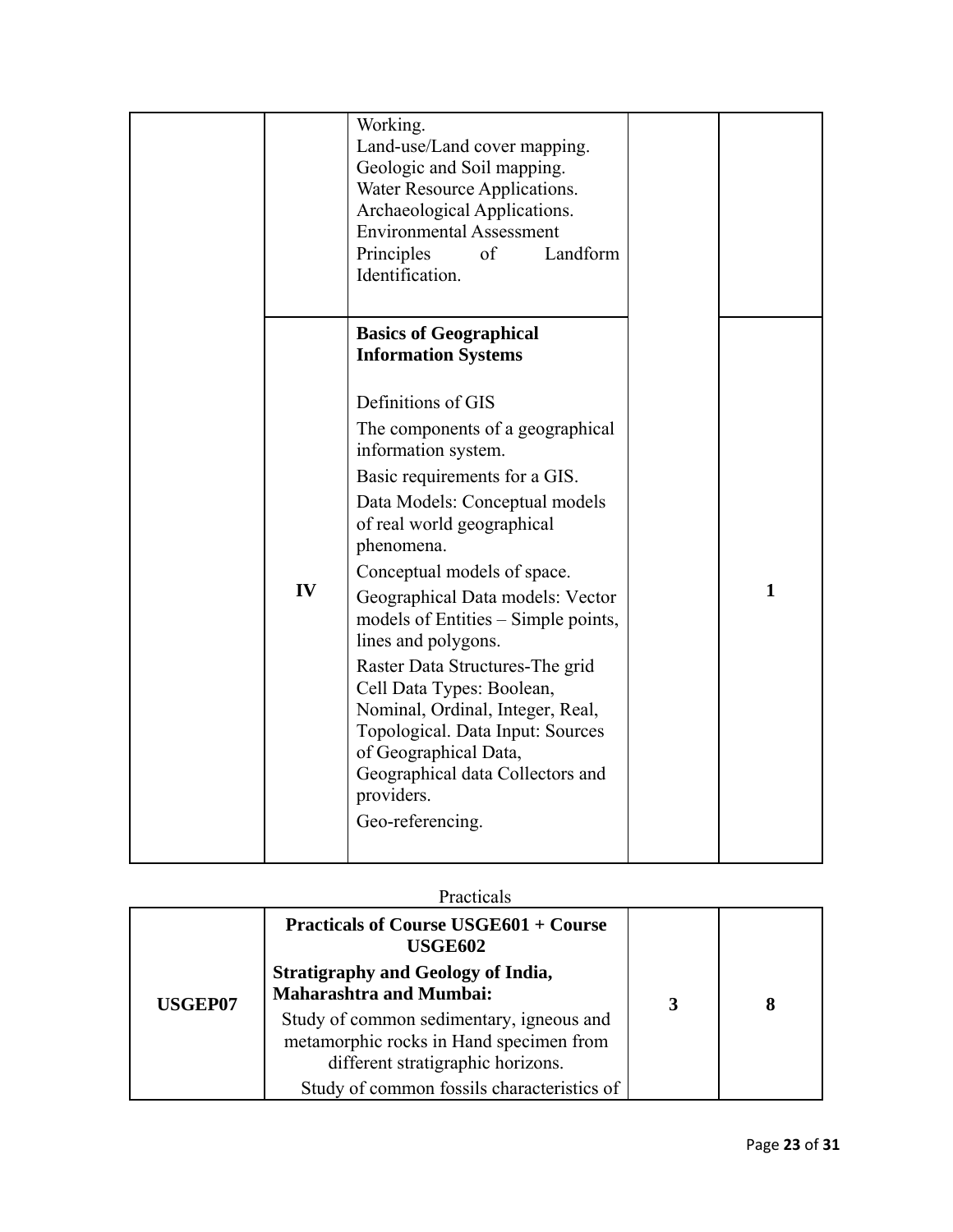| a particular stratigraphic horizon.                                 |  |
|---------------------------------------------------------------------|--|
| Diagrammatic examples of                                            |  |
| Lithostratigraphic boundaries and                                   |  |
| classification.                                                     |  |
| Study of Geological maps with geological                            |  |
| history of the area in chronological order.                         |  |
| <b>Problems:</b>                                                    |  |
|                                                                     |  |
| Stratigraphic sequence from geological<br>section.                  |  |
| Stratigraphy of a geological section-<br>fossils & radiometric age. |  |
| Characteristics of a Fold & Fault from                              |  |
| a geological map.                                                   |  |
| Stratigraphic Boundary Problem.                                     |  |
|                                                                     |  |
| Understanding Geological Time Scale.                                |  |
|                                                                     |  |
| <b>Megascopic and Microscopic Identification</b>                    |  |
| of Sedimentary and Metamorphic Rocks.                               |  |
| <b>Sedimentary Textures.</b> (Clastic)                              |  |
| Rudaceous (Conglomeratic/ Brecciatic),                              |  |
| Arenaceous (Gritty/ Sandy), Argillaceous                            |  |
|                                                                     |  |
| <b>Sedimentary Structues</b>                                        |  |
| Stratification<br>$1_{-}$                                           |  |
| 2. Current Bedding                                                  |  |
| Graded Bedding<br>3.                                                |  |
| 4. Ripple Marks                                                     |  |
| 5. Rain Imprints                                                    |  |
| Concretions/Secretions<br>6.                                        |  |
| <b>Metamorphic Textures</b>                                         |  |
| 1. Idioblastic                                                      |  |
| 2. Porphyroblastic                                                  |  |
| Granuloblastic<br>3.                                                |  |
| 4. Xenoblastic                                                      |  |
| <b>Metamorphic Structures</b>                                       |  |
|                                                                     |  |
| Cataclastic<br>$\mathbf{1}$                                         |  |
| 2.<br><b>Slaty Cleavage</b>                                         |  |
| 3. Maculose                                                         |  |
| 4. Granulose                                                        |  |
| 5. Schistose                                                        |  |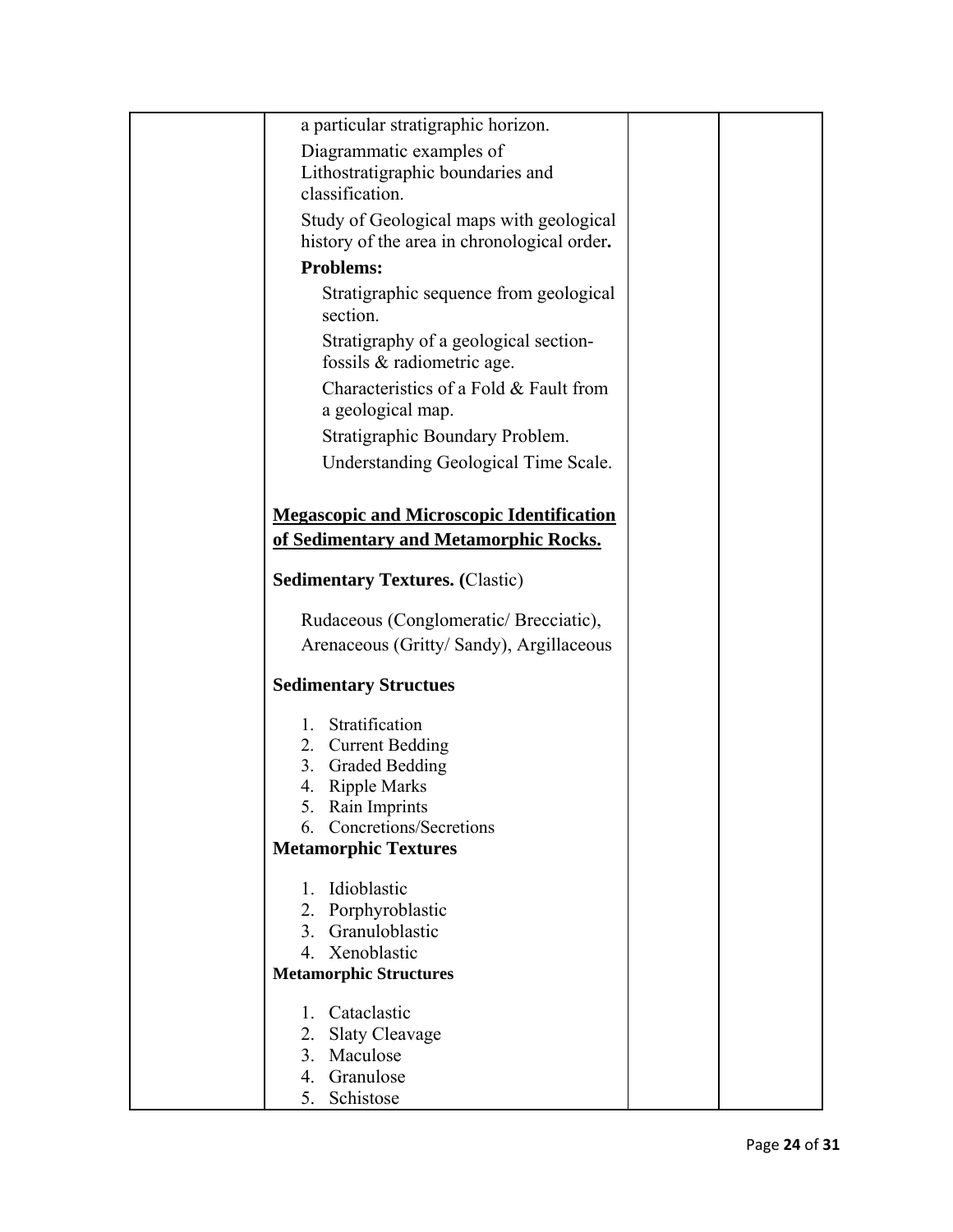|                | 6. Gneissose                                                                                                                                                                                                                                                                                                                                                                                                                                                                                                                                                                         |   |   |
|----------------|--------------------------------------------------------------------------------------------------------------------------------------------------------------------------------------------------------------------------------------------------------------------------------------------------------------------------------------------------------------------------------------------------------------------------------------------------------------------------------------------------------------------------------------------------------------------------------------|---|---|
|                | <b>Sedimentary Rocks</b>                                                                                                                                                                                                                                                                                                                                                                                                                                                                                                                                                             |   |   |
|                | 1. Conglomerate<br>2. Breccia<br>3. Grit<br>4. Sandstone<br>5. Shale<br>6. Limestone<br>7. Fossiliferous Limestone<br>8. Oolitic Limestone<br>9. Laterite<br><b>Metamorphic Rocks</b><br>1. Quartzite<br>2. Marble<br>Slate<br>3.<br>4. Phyllite<br>5. Mica Schist (with Staurolite/ Garnet)<br>6. Actinolite/ Chlorite Schist<br>7. Mica- Gneiss<br>8. Hornblende Gneiss.<br>9. Granulite<br>10. Eclogite<br>11. Serpentinite<br>12. Khondolite                                                                                                                                     |   |   |
| <b>USGEP08</b> | 13. Charnockite<br><b>Practicals of Course USGE603 + Course</b><br><b>USGE604</b><br><b>Engineering Geology</b><br>Geological maps to demarcate and<br>evaluate the suitability of sites for<br>engineering projects such as Tunnels,<br>Dams and Reservoir construction.<br>Equal-area net part I<br>٠<br>a. Plotting a line that lies in a plane<br>b. Determining the angle between two<br>lines<br>True strike and Dip from apparent<br>$c_{\cdot}$<br>dips<br>Attitude of intersection of two planes<br>d.<br>Equal-area net part II<br>Determining the angle between two<br>a. | 3 | 8 |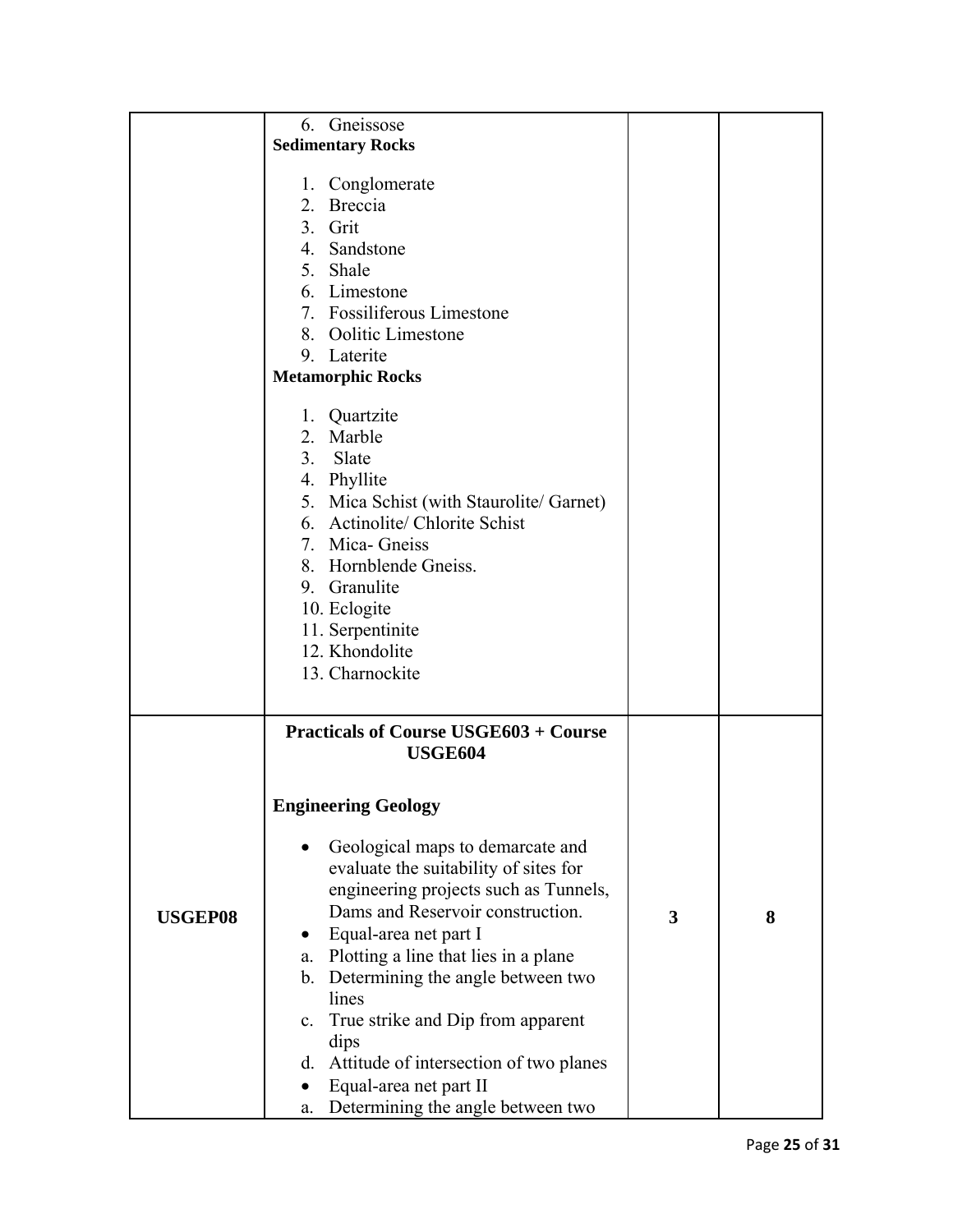| planes                                          |  |
|-------------------------------------------------|--|
| b. Determining the orthographic                 |  |
| projection of a line on a plane                 |  |
| c. Determining the angle between a line         |  |
| and a plane                                     |  |
|                                                 |  |
| d. Bisecting the angle between two lines        |  |
| e. Bisecting the angle between two              |  |
| planes                                          |  |
|                                                 |  |
|                                                 |  |
|                                                 |  |
| <b>Photogrammetry and Aerial Photo</b>          |  |
| <b>Interpretation:</b>                          |  |
| Test and Exercise for Stereoscopic              |  |
| vision                                          |  |
| Determination of Photo Scale and<br>$\bullet$   |  |
| numerical problems on photo scale.              |  |
| Orientation of Stereographic pair of            |  |
| aerial photographs under a mirror               |  |
| stereoscope and point transfer.                 |  |
|                                                 |  |
| Plotting of principal point, flight line        |  |
| and match line.                                 |  |
| Construction of stereogram<br>$\bullet$         |  |
| Handling of a parallax bar and height           |  |
| calculation                                     |  |
| Numerical problems<br>height<br>on<br>$\bullet$ |  |
| calculation using measured<br>relief            |  |
| displacement<br>single<br>aerial<br>on a        |  |
| photograph.                                     |  |
| Planning:<br>Flight<br>Calculations             |  |
| necessary to develop a flight plan and          |  |
| draw a flight map.                              |  |
| Interpretation of aerial photographs:           |  |
|                                                 |  |
| various landforms, erosion types,               |  |
| horizontally bedded sandstones, shale           |  |
| limestone.<br>Intrusive igneous<br>and          |  |
| rocks, extrusive (lava flows). Aeolian          |  |
| Landforms: transverse sand dunes,               |  |
| longitudinal sand dunes, loess. Glacial         |  |
| landforms:<br>end<br>moraine,<br>basal          |  |
| moraine, drumlins, eskers.<br>Fluvial           |  |
| Landforms:<br>alluvial<br>fans,<br>deltas.      |  |
| Coastal<br>landforms:<br>beach<br>ridges,       |  |
| beach<br>surface<br>dunes,<br>cusps,            |  |
| of<br>anthropogenic<br>expressions              |  |
| activities.                                     |  |
|                                                 |  |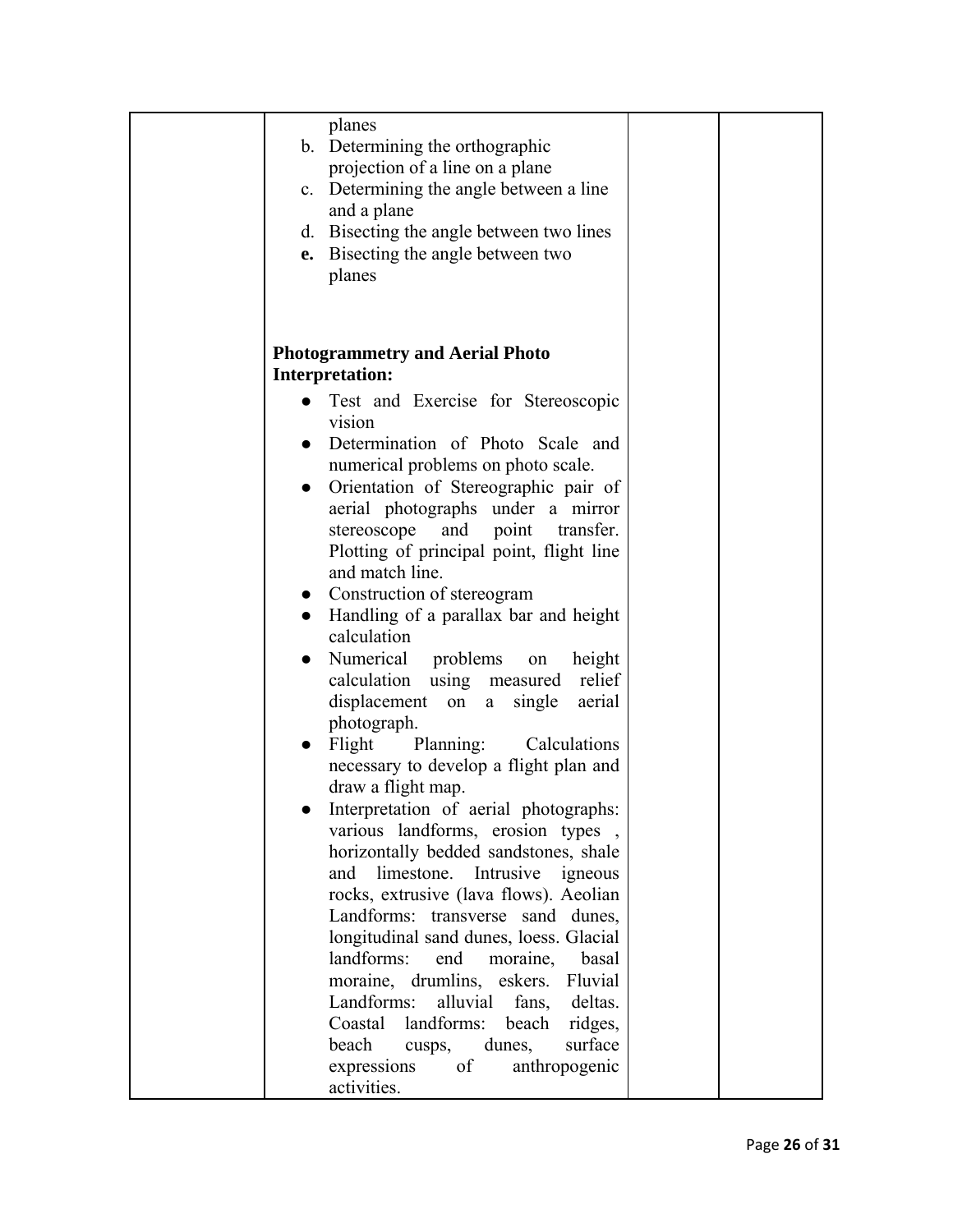# **Geological Fieldwork:**

As a part of the practical course in the 6th semester, 60 hours of fieldwork in an area outside the Deccan flood basalts has to be carried out. The field work should be aimed at learning the techniques of geological mapping and use of field surveying instruments.

For the purpose of workload, field work may be considered as 4 lecture hours per week.

20 marks per practical course ie. 20 marks out of 100 in course USGEP07 and 20 marks out of 100 in course USGEP08 are to be considered for fieldwork. The marks are for successfully attending the field work and submitting a field report based on individual work carried out on the fieldwork by the learner.

Out of the total of 40 marks for fieldwork, 20 marks are to be assigned by the field instructors for the actual work done during the fieldwork and 20 marks are assigned for the field report submitted by the individual learner.

The balance of 80 marks per practical course are for evaluation and assessment based on the practicals conducted through the course of the semester.

\*\*\*\*\*\*\*\*\*\*\*\*\*\*\*\*\*\*\*\*\*\*\*\*\*\*\*\*\*\*\*\*\*\*\*\*\*\*\*\*\*\*\*\*\*\*\*\*\*\*\*\*\*\*\*\*\*\*\*\*\*\*\*\*\*\*\*\*\*\*\*\*\*\*\*

Recommended Books and References

Course: USGE501

- 1. Kumar Ravindra (1996), Fundamentals of Historical Geology and Stratigraphy of India,  $4<sup>th</sup>$  ed., New Age International Limited.
- 2. Wadia D.N (1984), Geology of India,  $4<sup>th</sup>$  ed., Tata McGraw-Hill Publishing, New York.
- 3. Krishnan M.S. (1982), Geology of India and Burma;  $6<sup>th</sup>$  Ed. CBS Publishers & Distributors (India).
- 4. Prasad, C.V.R.K (2005), Elementary Exercises in Geology; Universities Press (India) Pvt. Ltd, Hyderabad.
- 5. Directorate of Geology and Mining, Nagpur- Geology and Mineral Resources of Maharashtra-2000.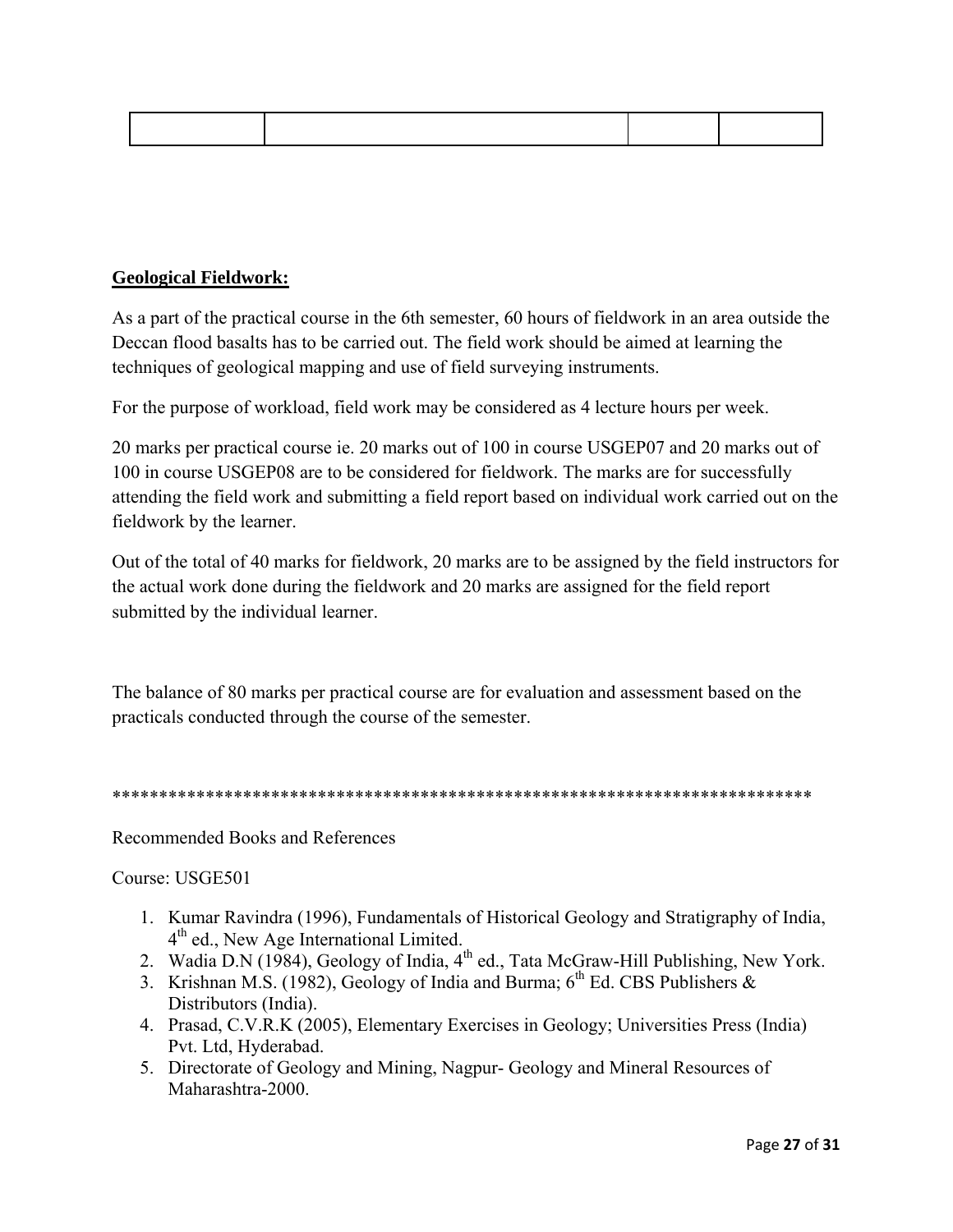- 6. Deshpande G.G (1998), Geology of Maharashtra; Geological Society of India, Bangalore
- 7. Lemon R.R (1990), Principles of Stratigraphy; Merrill Publishing Company, Ohio.
- 8. Valdiya K.S. (2010), The Making of India: Geodynamic Evolution, Macmillan Publishers.

### Course: USGE502

- 1. Bose M.K. (1997), Igneous Petrology. The World Press Pvt. Ltd. 568 p.
- 2. Bowen N.L. (1928), The evolution of Igneous Rocks. Princeton Univ. Press. N.J 332 p.
- 3. Hall A. (1987), Igneous Petrology. Longman. 573p.
- 4. Hatch F.H., Wells A.K and Wells M.K. (1984), Petrology of the igneous rocks. CBS Publishers, 551 p.
- 5. Philpotts A.R. (1994), Principles of igneous and metamorphic Petrology, Prentice Hall of India. 498p.
- 6. Turner F.J & Verhoogen J. (1951), Igneous and Metamorphic Rocks, McGraw Hill.
- 7. Williams H, Turner F.J & Gilbert C.M. (1955), Petrography. San Francisco: W.H. Freeman and company. 406p
- 8. Winter J. D. (2001), an Introduction to Igneous and Metamorphic Petrology, Prentice Hall, 697p.
- 9. Ehlers, E.G. and H. Blatt (1982), Petrology, Igneous, Sedimentary and Metamorphic, W.H Freeman, San Francisco.
- 10. Philpotts A. R. (2009), Petrography of Igneous and Metamorphic Rocks, Cambridge University Press, 686p.

Course USGE503

- 1. Hatcher Jr. R.D. (1990), Structural Geology, Merrill Publishing Company.
- 2. Ghosh S.K. (1993), Structural Geology, Pergamon Press.
- 3. Raj Pradeep (1997), Geological Maps, Concepts of Interpretation Practical Record with Key, Creative Educators.
- 4. Hobbs D.W., Means W.D. And Williams P.F. (1976), An Outline of Structural Geology, John Wiley.
- 5. Billings M.P. (1972), Structural Geology, 3<sup>rd</sup> ed., Prentice- Hall, Inc., Englewood cliffs, New Jersey.
- 6. De Sitter L.U. (1956), Structural Geology, McGraw-Hill Book Company, INC.
- 7. Ragan D.M. (1968), Structural Geology- An Introduction to Geometrical Techniques, 2nd ed., John Wiley and Sons.
- 8. Badgley P.C. (1959), Structural Methods for the Exploration Geologist, Oxford Book Company.
- 9. Ramsay J.G. and Huber M.I. (2002), The Techniques of modern structural geology,  $2^{nd}$ ed., Vol. 2, Elsevier Science Ltd.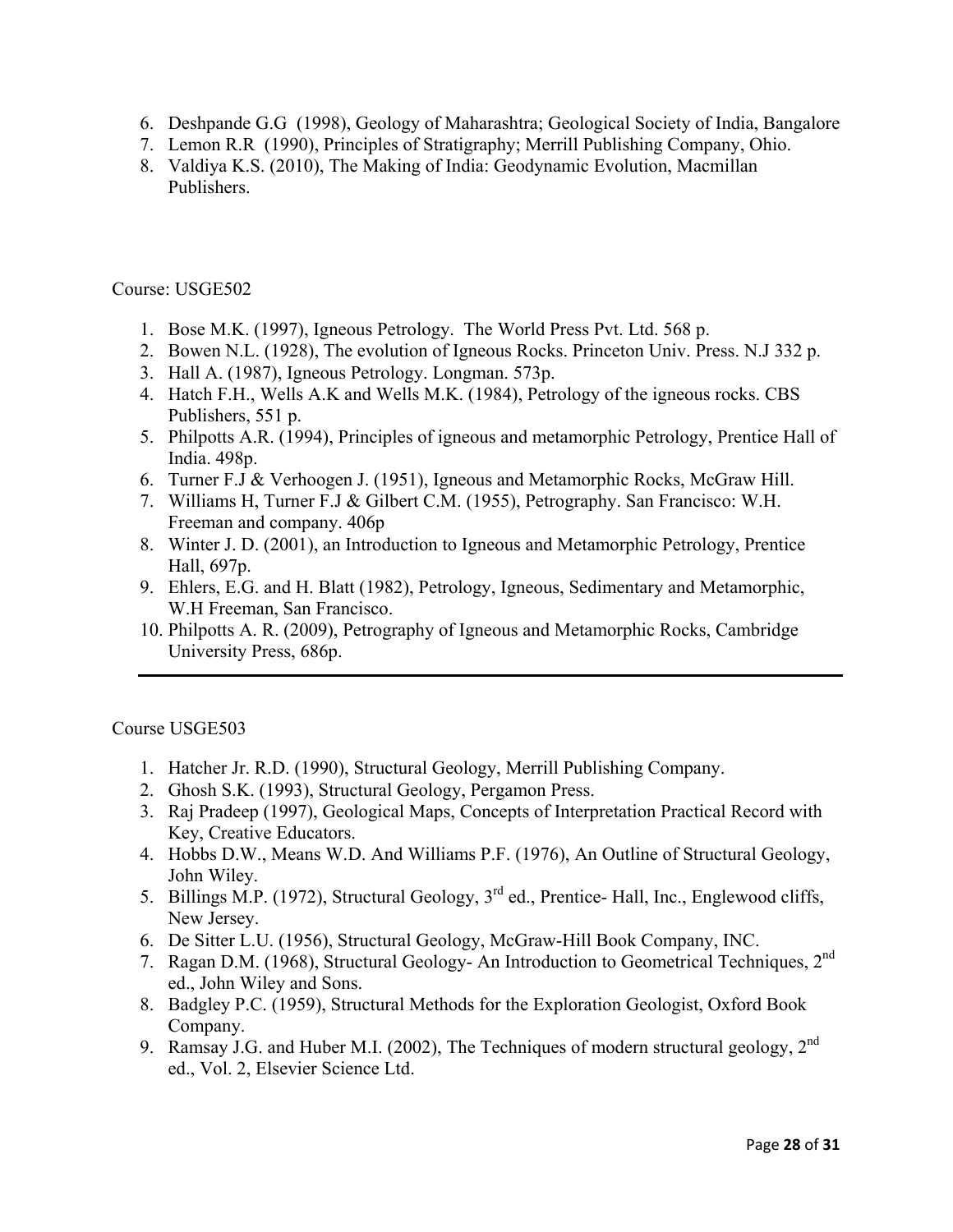Course USGE504

- 1. Lillisand T. M., Ralph W. Kiefer and Jonathan W. Chapman (2004), Remote Sensing and Image Interpretation,  $5<sup>th</sup>$  ed, Wiley.
- 2. Jensen John R. (2000), Remote Sensing of the Environment An Earth Resource perspective, Pearson Education Series, Low Price Edition.
- 3. Drury S.A., (1993), Image Interpretation in Geology, 2<sup>nd</sup> ed., Chapman and Hall, London.
- 4. Schowengerdt Robert A., (2006), Remote Sensing Models and Methods for Image Processing, 2<sup>nd</sup> ed., Elsevier (Academic Press).
- 5. Narayan L.R.A. (1999), Remote Sensing and its Applications., Universities Press.
- 6. Ramasamy S.M., (2005), Remote Sensing in Geomorphology, New India Publishing Agency.
- 7. Mather Paul M., (2004), Computer Processing of Remotely Sensed Images- An Introduction, 3rd ed., John Wiley.
- 8. Wanless Harold R. (1969), Aerial Stereo Photographs, Hubbard Press, USA.

Course USGE601

- 1. Kumar Ravindra (1996), Fundamentals of Historical Geology and Stratigraphy of India, 4<sup>th</sup> ed., New Age International Limited.
- 2. Wadia D.N. (1984), Geology of India,  $4<sup>th</sup>$  ed., Tata McGraw-Hill Publishing, New York.
- 3. M.S. Krishnan (1982), Geology of India and Burma;  $6<sup>th</sup>$  Ed. CBS Publishers & Distributors (India).
- 4. Prasad, C.V.R.K (2005), Elementary Exercises in Geology; Universities Press (India) Pvt. Ltd, Hyderabad.
- 5. Directorate of Geology and Mining, Nagpur- Geology and Mineral Resources of Maharashtra-2000.
- 6. G.G. Deshpande (1998), Geology of Maharashtra; Geological Society of India, Bangalore Roy, R. Lemon (1990), Principles of Stratigraphy; Merrill Publishing Company, Ohio.

Course USGE602

- 1. Tyrrel G.W. (1998), The Principles of Petrology, B.I. Publications Pvt. Ltd.
- 2. Williams H, Turner F.J & Gilbert C.M. (1955), Petrography, W.H. Freeman and company. San Francisco, 406p.
- 3. Sengupta S.M. (2007), Introduction to Sedimentology (2<sup>nd</sup> Edition), CBS Publishers and Distributors, New Delhi.
- 4. Blatt H, Middleton G. & Murray R. (1972), Origin of sedimentary rocks, Prentice-Hall, Englewood Cliff, N.J., 634p.
- 5. Pettijohn F.J. (1984), Sedimentary Rocks (3rd Edition), CBS Publishers and Distributors, New Delhi.
- 6. Tucker E.M. (2001), Sedimentary Petrology (3rd Edition), Blackwell Science Ltd.
- 7. Greensmith J. (1989), Petrology of the Sedimentary rocks ( $7<sup>th</sup>$  Edition), C.B.C. Publishers, New Delhi.
- 8. Blatt H., Tracy R.J. and Owens B.E. (2006), Petrology Igneous, sedimentary and Metamorphic (3<sup>rd</sup> Edition), W.H. Freeman and Company, New York.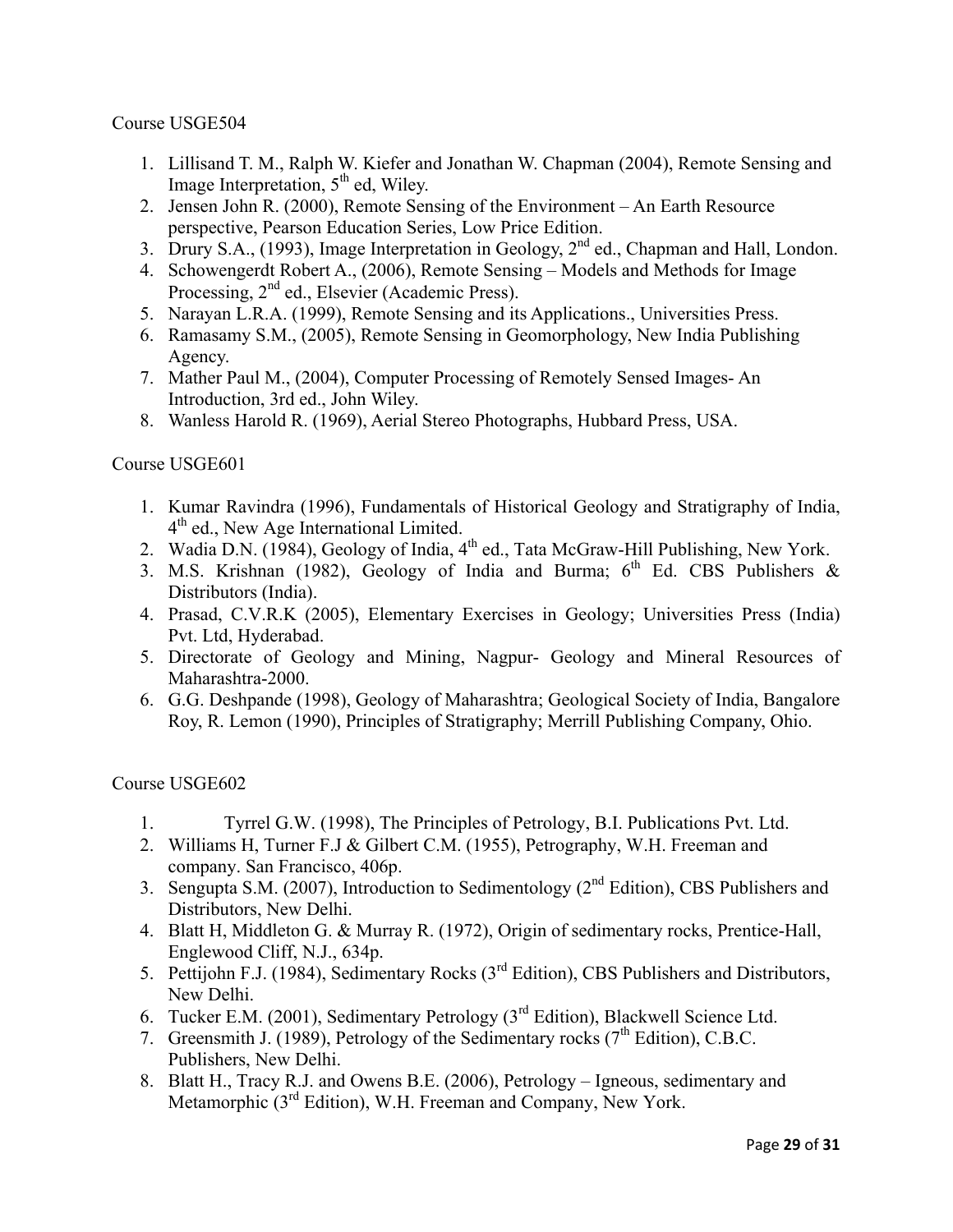- 9. Sukhtanker R.K. (2004), Applied Sedimentology, CBS Publishers and Distributors, New Delhi.
- 10. Lindholm R.C. (1987), A practical approach to Sedimentology, Allen and Unwin, London.
- 11. Collinson J.D and Thompson D.B (1989), Sedimentary Structures ( $2<sup>nd</sup>$  Edition), Unwin Hyman Ltd, Sydney.
- 12. Yardley Bruce W.D. (1989), An Introduction to Metamorphic Petrology, Longman Singapore Publishers (Pvt.) Ltd.
- 13. Harker Alfred (1974), Metamorphism, Chapman and Hall, London.
- 14. Turner F.J and Verhoogen J. (1960), Igneous and Metamorphic Petrology, Mc Graw-Hill.
- 15. Bayley B. (1996), Introduction to Petrology, Prentice Hall, New York.
- 16. Miyashiro A. (1998), Metamorphism and Metamorphic Belts, George Allen & Unwin, New York.
- 17. Mason Roger (1984), Petrology of the Metamorphic Rocks, CBS Publishers and Distributors, New Delhi.
- 18. Winkler Helmut G.F. 1987), Petrogenesis of Metamorphic Rocks (Fifth Edition), Narosa Publishing House, New Delhi.

#### Course USGE603

- 1. Narayanswami S.B.S. (2000), Engineering Geology, Dhanpat Rai & Co, India.
- 2. Legget F. R and Hatheway A.W. (1988), Geology and Engineering.,  $3<sup>rd</sup>$  ed. McGraw-Hill.
- 3. Gupte R.B. (1992), A Textbook of Engineering Geology.2nd ed. Pune Vidyarthi Griha Prakashan.
- 4. Krynine D.P. And Judd W.R (2003), Principles of Engineering Geology and Geotechniques, CBS Publishers.
- 5. Wahlstrom E.E. (1974), Dams, Dam Foundations and Reservoir Sites. Elsevier Scientific.
- 6. Dunn I.S., Anderson L.R and Kiefer F.W. (1980), Fundamentals of Geotechnical Analysis, John Wiley.
- 7. Maslov N.N. (1987), Basic Engineering Geology and Soil Mechanics. Mir Publishers.
- 8. Gokhale K.V.G.K and Rao D.M. (1981), Experiments in Engineering Geology. Tata McGraw-Hill.

#### Course USGE604

- 1. Lillisand Thomas M., Ralph W. Kiefer and Jonathan W. Chapman, (2004), Remote Sensing and Image Interpretation,  $5<sup>th</sup>$  ed., Wiley.
- 2. Jensen John R., (2007), Remote Sensing of the Environment An Earth Resource perspective, 2nd ed. Pearson Education Series.
- 3. Linder Wilfried (2003), Digital Photogrammetry- Theory and Applications, Springer.